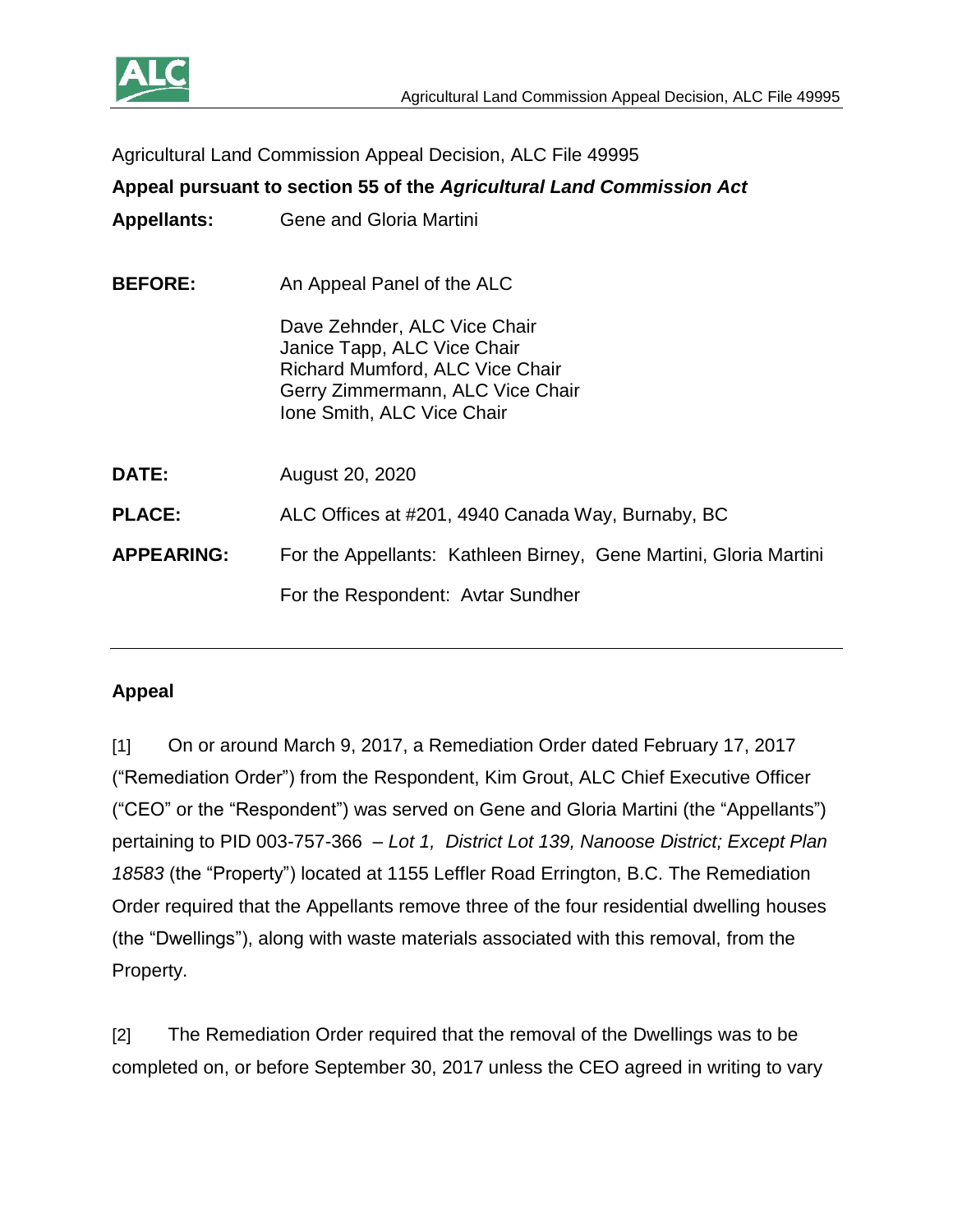

the Remediation Order. The Remediation Order also advised that if the landowners wished to appeal the Remediation Order they had 60 days to do so.

[3] On May 4, 2017 the ALC received a Notice of Appeal of the Remediation Order pursuant to section 55 of the *Agricultural Land Commission Act* ("ALCA") from the landowner's counsel. The Notice of Appeal sought orders to preserve the Martinis' right to appeal pending the outcome of their current application to have the Property excluded from the Agricultural Land Reserve ("ALR") and to have the Remediation Order set aside, but provided no grounds for the request to set aside the Remediation Order.

[4] The Appeal Panel ("Panel") of the ALC has the authority to hear this appeal under section 55 of the ALCA which provides:

*55 (1) A person who is the subject of a determination, a decision, an order or a penalty under section 50, 52 or 54 (1) may appeal the determination, decision, order or penalty to the commission by serving the commission with a notice of appeal.*

*(2) On an appeal under this section, the commission may*

*(a) confirm or reverse the determination, decision, order or penalty, or (b) refer the matter, with or without directions, back to the person who made the initial determination, decision or order.*

[5] By letter dated June 14, 2017, the ALC acknowledged the Appellants' Notice of Appeal and requested that upon the issuance of the ALC's decision on the Appellants' exclusion application, the Appellants confirm their intent regarding the Appeal.

[6] On September 26, 2017, the ALC refused the Appellants' exclusion application (Resolution #2952017).

[7] On October 3, 2017, the Appellants' counsel confirmed in correspondence the Appellants' desire to proceed with the appeal of the Remediation Order.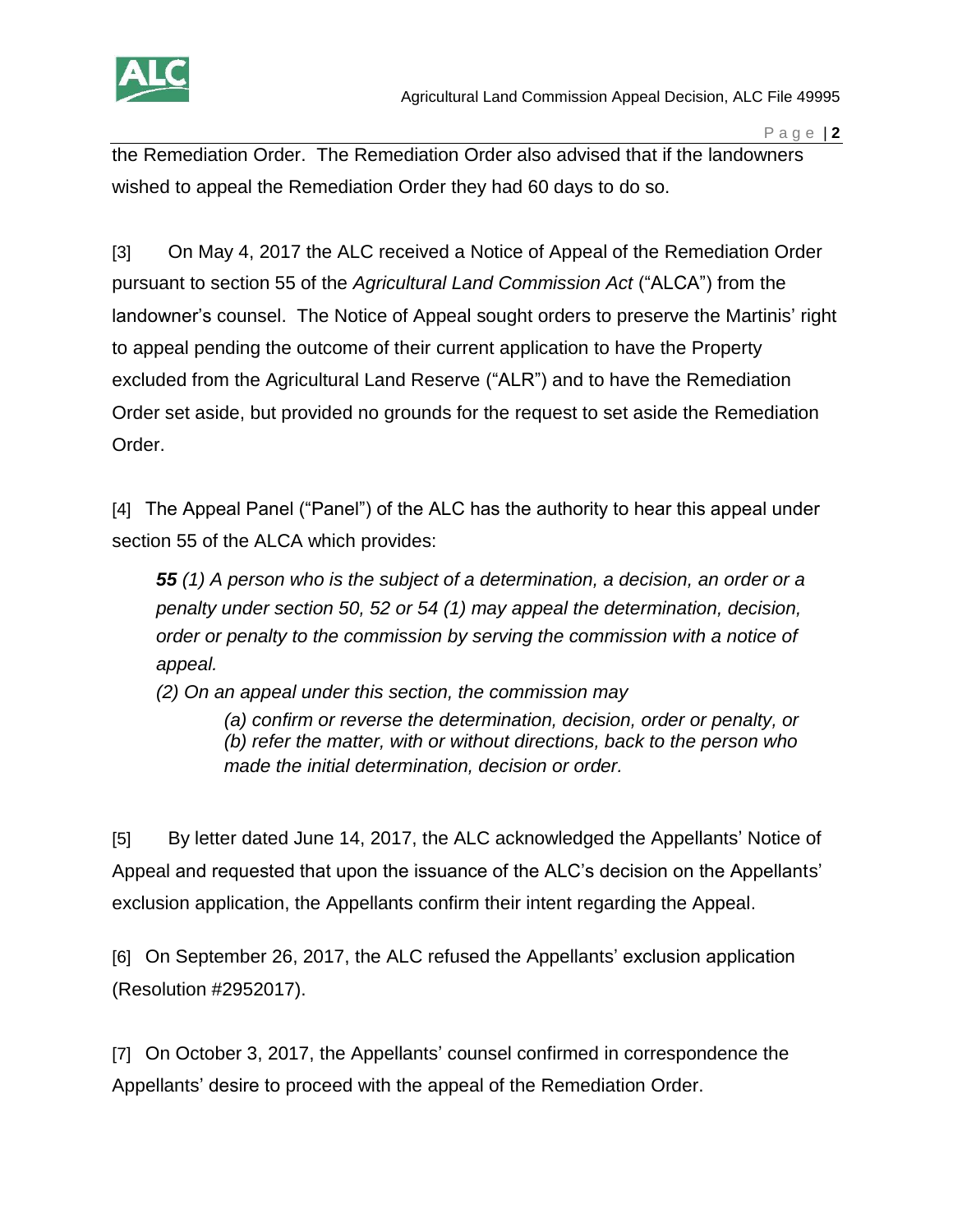

[8] In response, the ALC confirmed, in an Oct 6, 2017 letter that it was prepared to preserve the Appellants' appeal options in light of reconsideration request timelines for the Appellants' ALC exclusion application.

[9] The ALC provided 60 days commencing December 15, 2017 to file an appeal of the Remediation Order.

[10] On February 13, 2018, the ALC received an appeal request in writing. An appeal hearing date was set for July 26, 2018.

[11] In a July 11, 2018 letter, the Appellants' counsel requested that the appeal hearing be delayed until a reconsideration request of the refused exclusion application was considered by the ALC. In an August 24, 2018 letter, the ALC confirmed that it was prepared to delay the hearing, potentially until November 2018. However, no hearing was scheduled because a soil deposit application submitted by the Appellants was under review by the ALC.

[12] A June 24, 2019 ALC letter, provided as a follow up to the ALC's August 24, 2018 correspondence to the Appellants, confirmed that a soil deposit application for 30,000 cubic meters of fill was refused by the ALC on April 1, 2019 - Resolution #100/2019 – and that the appeal of the Remediation Order should proceed if the Appellants wished to proceed. Appeal Rule amendments adopted by the ALC in January 2019 pertaining to the appeal process were outlined to the Appellants' counsel. These amendments provided for the appeal to proceed in writing (rather than require an oral appeal hearing), and gave an opportunity for the Respondent to reply, in writing, to the Appellants' written appeal submission.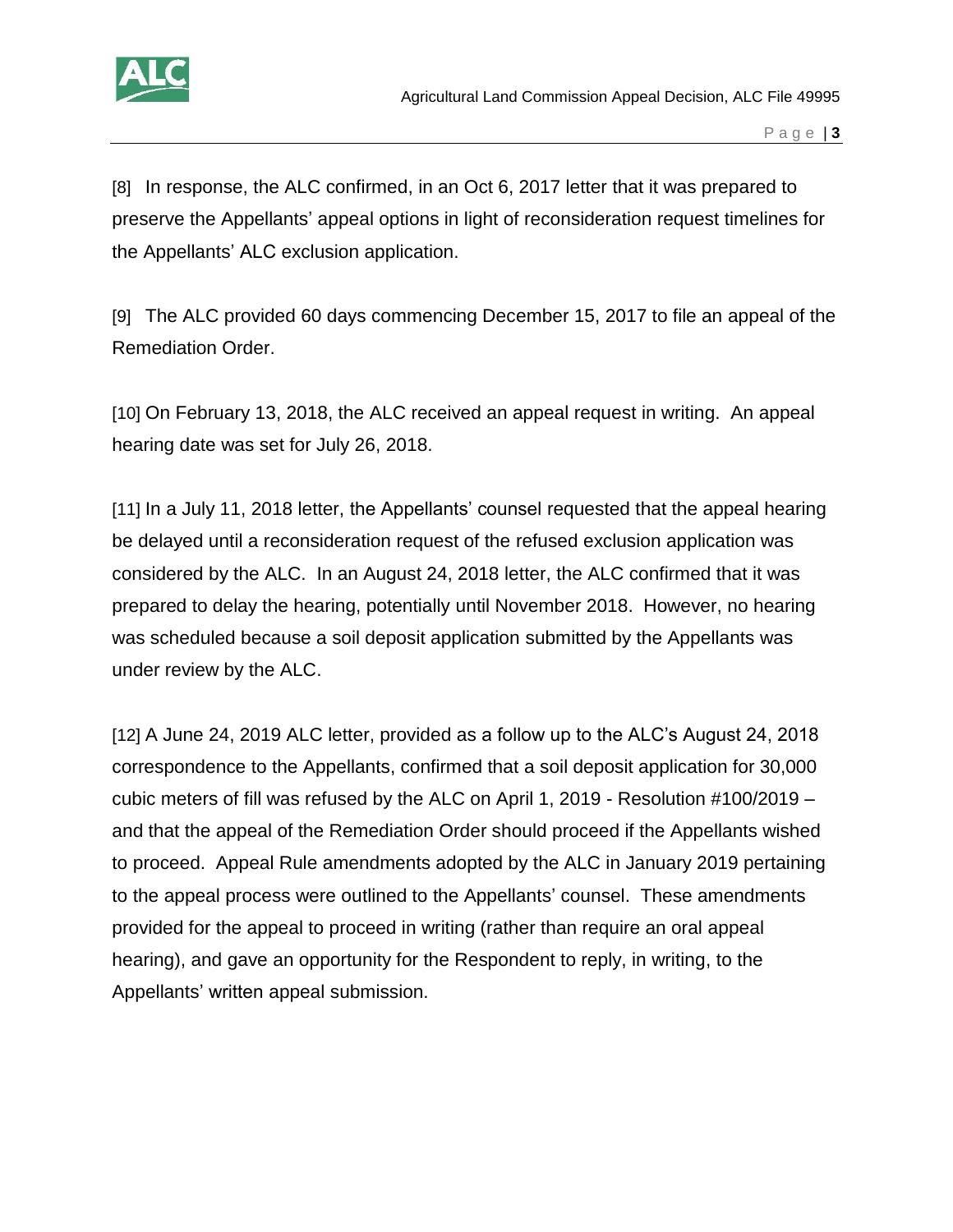

[13] In a letter dated March 5, 2020, the Appellants' counsel requested to proceed with the appeal hearing and to appeal ALC Application Resolutions #295/2017 and #493/2019 and provided a summary of reasons for the appeal.

[14] In a letter dated March 9, 2020, the ALC indicated that the above referenced Application Resolutions could not be appealed pursuant to section 55 of the ALCA but had their own reconsideration process under Section 33 of the ALC Act. The ALC indicated that an appeal would proceed in writing unless an oral hearing was requested.

[15] In a letter dated April 3, 2020, the Appellants' counsel requested an oral appeal hearing and acknowledged that the Appellants have exhausted all statutory administrative review procedures in respect of Application Resolutions #295/2017 and #493/2019.

[16] On April 23, 2020, pre-Remediation Order ALC file information was provided to the Appellants (the "Earlier Record").

[17] In a May 1, 2020 letter, the ALC confirmed that an oral hearing would be held by the Panel pursuant to Rule 27 and that the oral hearing of the appeal was set for June 23, 2020. The ALC set out timelines for the sharing of information, and written submissions and responses.

[18] On May 29, 2020, the Appellants submitted written arguments to the Panel requesting that the Remediation Order be set aside and also provided appendices consisting of enactments, authorities, and excerpts from the ALC Compliance and Enforcement file.

[19] On June 12, 2020, the Respondent replied in writing and provided additional ALC file information that was relied upon in making the Remediation Order (the "Additional Materials"). The Respondent submitted that the Additional Materials had been provided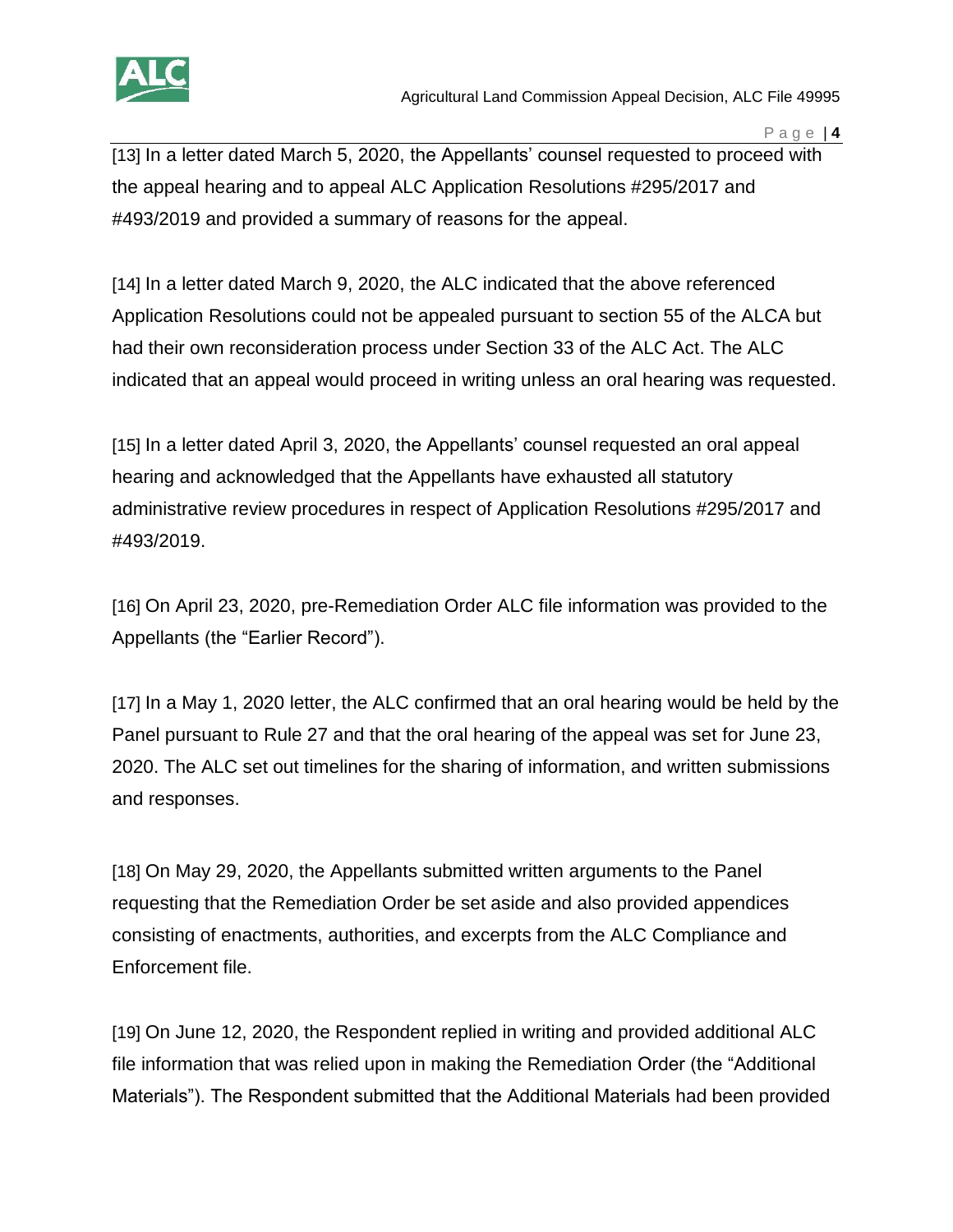

to the Appellants in years past but had been erroneously omitted from the Earlier Record.

[20] On June 22, the Appellant replied in writing to the Respondent's June 12, 2020 submission.

[21] An appeal hearing was held by telephone conference call on June 23, 2020. The appeal hearing was attended by the Appellants' counsel Kathleen Birney; the Appellants Gene and Gloria Martini; the Respondent's Representative Avtar Sundher (ALC Director of Operations), Martin Collins ALC Director of Policy and Planning; and the Panel noted above.

# **Background**

[22] As noted, the Remediation Order requires the removal of three of the four Dwellings on the 2.7 ha Property. The legal description of the Property is:

PID 003-757-366 – *Lot 1, District Lot 139, Nanoose District; Except Plan 18583*

[23] The Property is located within a designated ALR as defined in section 1 of the ALCA in the Regional District of Nanaimo ("RDN") – 1155 Leffler Road, Errington.

[24] The Appellants' written submission indicates that the Appellants purchased the Property in July 1974. The Property at that time was occupied by an existing Dwelling constructed in or around 1955.

[25] The second Dwelling on the Property was completed in 2003 for the Appellants' son.

[26] In 2009, the Appellants submitted an application (38893) to the ALC for a two-lot subdivision of the Property so that each Dwelling could occupy its own parcel. The ALC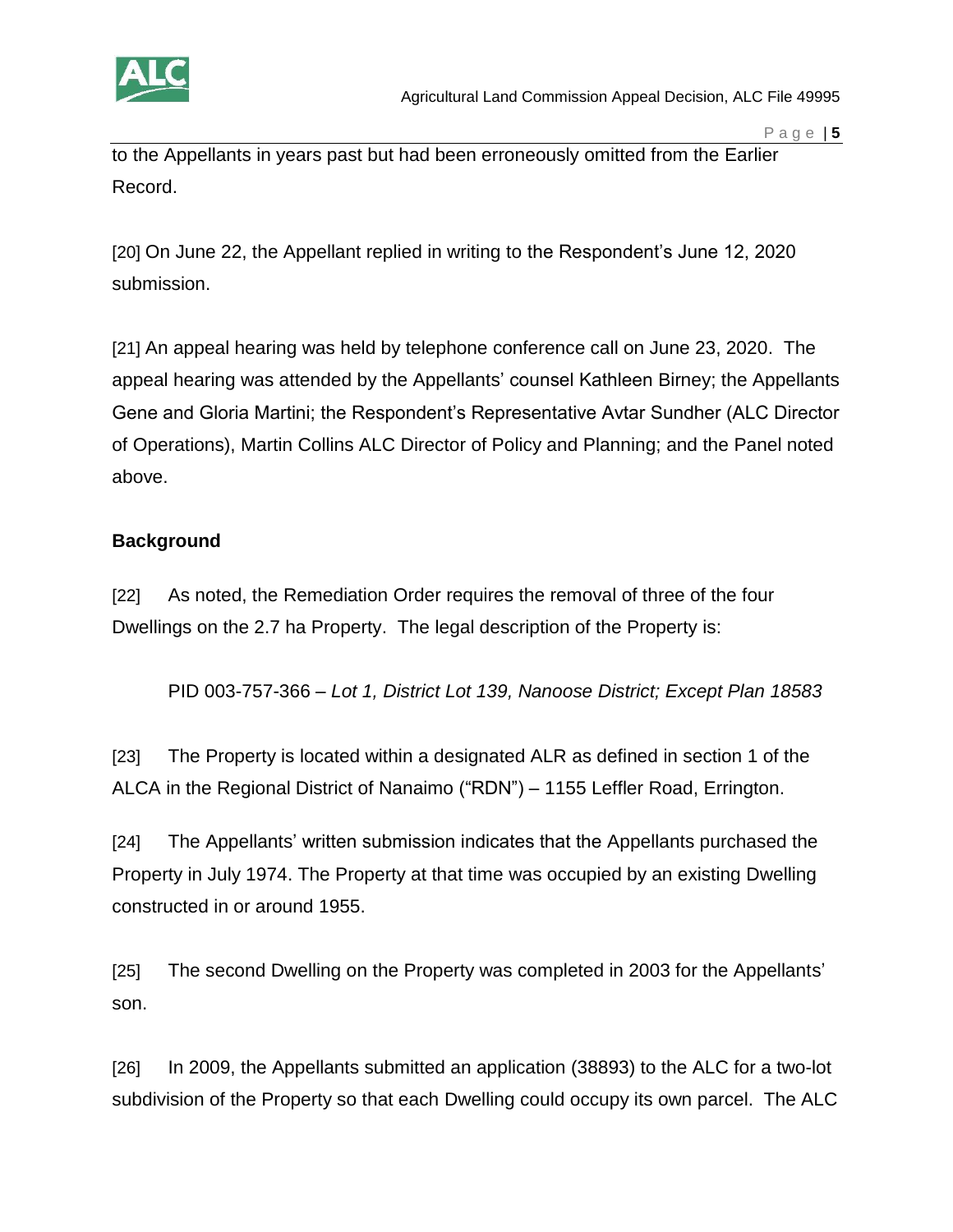

refused the application by resolution # 235/2009. Extending into 2010, requests for the same or slightly varied subdivision configurations were reconsidered three times by the Commission and refused on each occasion.

[27] In 2010 construction on Dwellings 3 and 4 began. The construction plans indicated that the two Dwellings would be connected by a breezeway, effectively making them a single dwelling in the Appellants' eyes.

[28] In February 2012 the Appellants requested a site meeting with the ALC to request a fourth reconsideration of Application 38893. The site meeting was granted. On May 14, 2012 the fourth application for reconsideration was again refused. The decision refusing the fourth application for reconsideration concluded that the second Dwelling was not constructed for farm purposes and required approval of the ALC as a non-farm use.

[29] On April 24, 2013 an ALC Order to Provide Information was delivered to the Appellants. Citing section 18 of the ALCA, the Order to Provide Information confirmed that the Property did not have "farm class" and as such the ALC Compliance and Enforcement ("C&E") Officer did not believe there was evidence that would "demonstrate the need for a second dwelling let alone a third and fourth". The Order to Provide Information stated that "[b]ased on all the information currently available" the immediate option to bring the Property into compliance with the ALCA would be to remove three of the residential structures and remediate the Property. The Order to Provide Information required the Appellants to "provide copies of all information and documents (including; invoices, receipts, proposals and contracts) pertaining to [the Property] and the construction of the dwelling units thereon for review".

[30] ALC records indicate that on April 25, 2013, a site review of the Property was undertaken by Margaret Henigman an ecosystem biologist working for the Ministry of Forests, lands, and Natural Resource Operations ("FLNRO") to establish whether the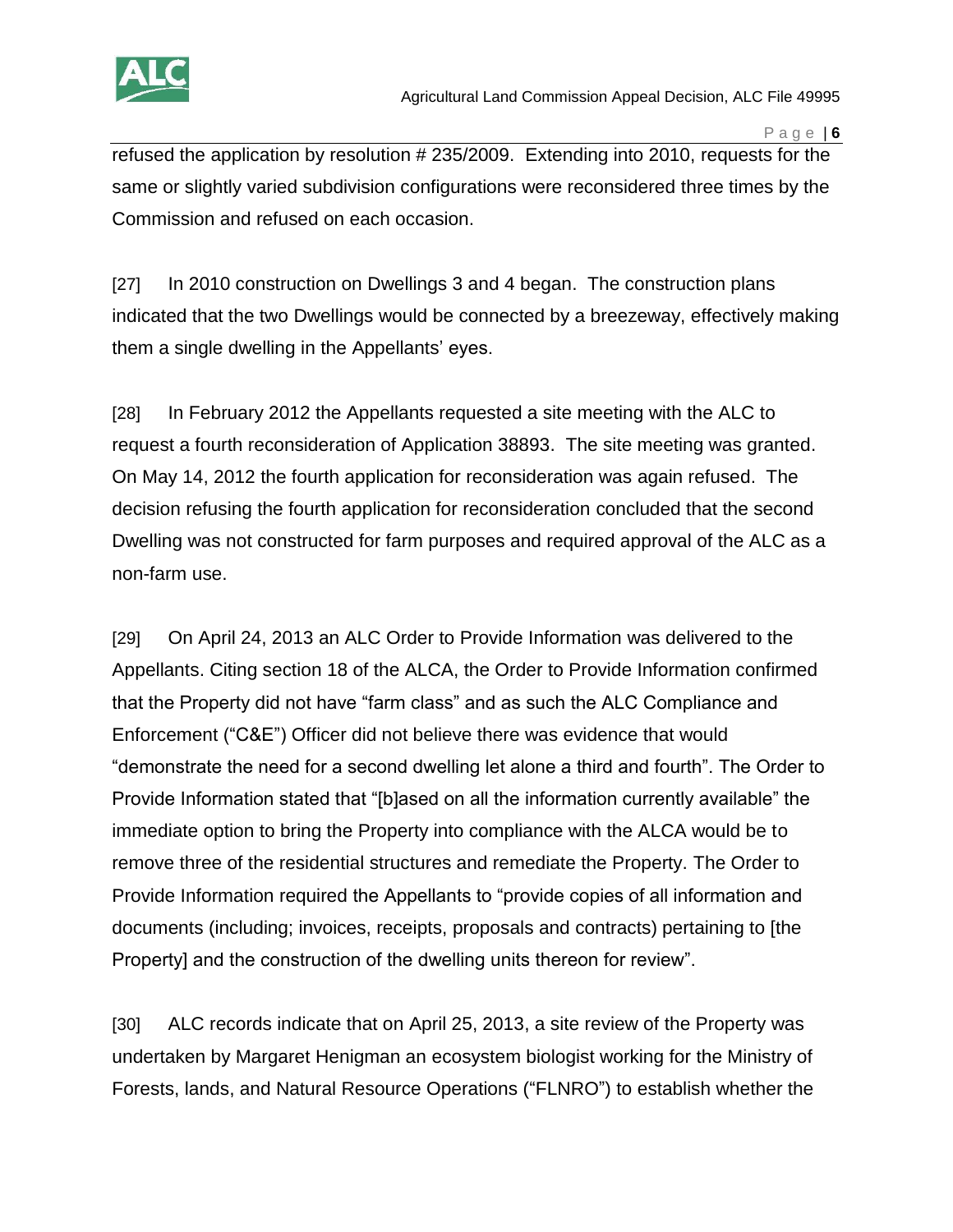

construction of Dwellings on two separate foundations were within a riparian assessment area or within the channel of a stream (the "Site Review"). During the Site Review, the Appellants are reported to have met with Ms. Henigman and Mr. Martini is reported to have told her that his intention was to join the two new houses with a breezeway. The Site Review confirmed that the Property had wet, saturated areas, but did not confirm that the Dwellings were constructed in a riparian/stream area. Ms. Henigman observed disturbed soil around the two houses; that a small stream had recently been diverted away from the construction area; and a significant amount of fill was deposited.

[31] A June 17, 2013 letter confirming a Notice of Investigation under the *Water Act* was provided to the Martinis from FLNRO noting that the inspection revealed that construction activities had occurred in an area where requirements of the *Water Act* may apply. There is no record of a follow up, or determination in the ALC records.

[32] A May 17, 2013 letter to the ALC indicated that the Appellants intended to make an exclusion application but that the Appellants were awaiting reports in support of the application from professionals. The May 17, 2013 correspondence indicated that the Appellants had "ceased all work and operations pertaining to the new structures" on the Property while this process was ongoing.

[33] A June 17, 2013 letter from ALC C&E staff acknowledged the receipt of some information from the Appellants about the additional Dwellings on the Property. The June 17, 2013 letter indicated an intention to move forward with the ALC investigation and that the second, third and fourth Dwellings had been built in contravention of the ALCA. The June 17, 2013 letter indicated that the Order to Provide Information still stood and re-iterated the ALC's request for all of the information originally required. The June 17, 2013 letter indicated that if the required information was not received, the ALC C&E officer intended to move forward with a report to the CEO requesting remediation including a monetary penalty.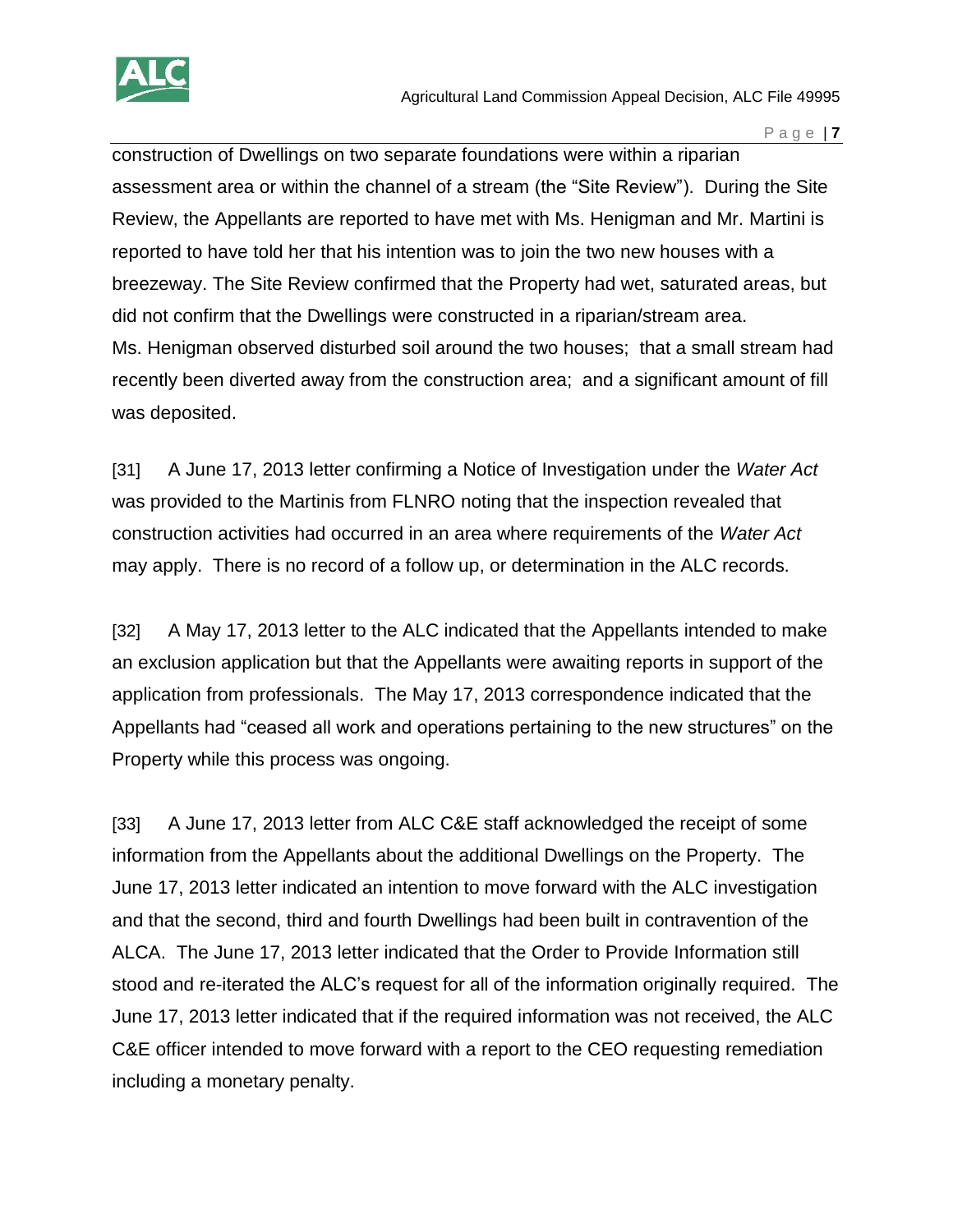

[34] A January 22, 2014 letter from the Appellants' counsel requested a meeting with ALC staff to discuss the possible ways in which the parties might resolve their differences. The January 22, 2014 letter offered some options including, among other things, demolition of one of the Dwellings.

[35] A February 13, 2014 ALC response to the Appellants' counsel indicated that the ALC would not entertain any further applications from the Appellants and that the Appellants had not complied with the Order to Provide Information. The February 13, 2014 correspondence indicated that the ALC C&E officer was obligated to submit a report to the CEO recommending a monetary penalty and removal of the Dwellings from the Property. The February 13, 2014 correspondence noted that if the Appellants wished to cooperate with the Order to Provide Information, the submission of a report to the CEO could be deferred.

[36] No response was received by the ALC to the February 13, 2014 correspondence and no report was submitted to the CEO.

[37] An August 21, 2015 ALC C& E Inspection Report observed that, contrary to the statements made in the May 17, 2013 correspondence, three of the four Dwellings had been completed and were now occupied.

[38] An October 27, 2015 ALC letter to the Appellants' counsel informed the Appellants that the ALC had a renewed interest in this file due to evidence of continuing contraventions of the ALCA, specifically construction and occupation of additional Dwellings despite the May 17, 2013 letter. The October 27, 2015 letter notified the Appellants that the ALC Chair was prepared to meet with the Appellants' to discuss bringing the Property into compliance with the ALCA and Regulations. The October 27, 2015 letter notified the Appellants that the ALC was prepared to receive and consider any further application that the Appellants might submit to the ALC.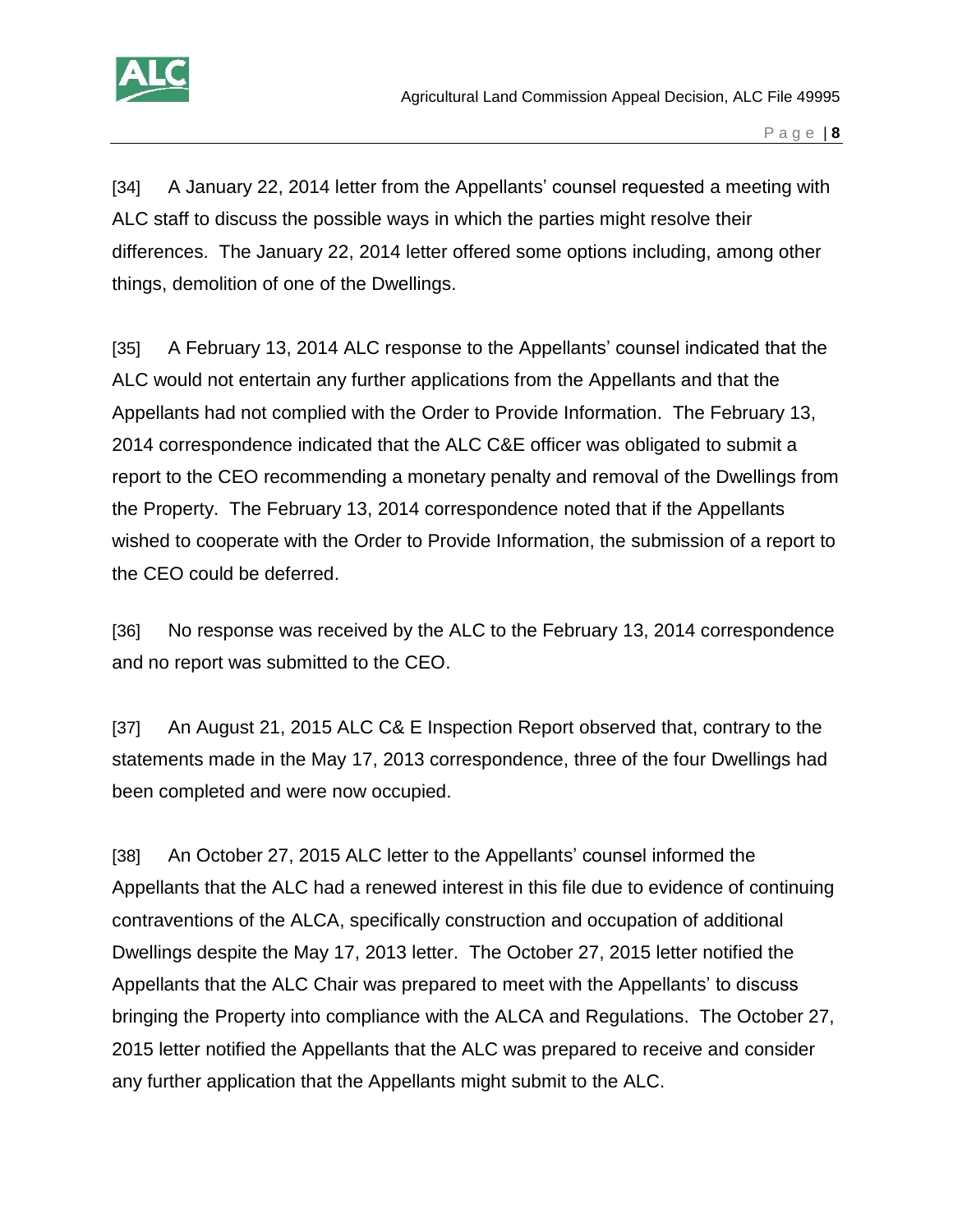

[39] A December 22, 2015 letter from ALC counsel noted that the Appellants had advised they were preparing to bring an application with respect to the Property and provided information to the Appellants' counsel pertaining to the April 25, 2013 Henigman FLNRO assessment (email with photos).

[40] A September 15, 2016 letter from the ALC's counsel to the Appellants' counsel requested an update on whether an application was going to the submitted to the ALC, as indicated by the Appellants. If not, the September 15, 2016 correspondence noted the Appellants had failed to update the ALC on any other plans to remedy the contraventions and indicated that the ALC was actively considering enforcement measures. The September 15, 2016 correspondence provided an opportunity for the Appellants to submit any further information they wished to have taken into account by no later than October 6, 2016.

[41] A September 16, 2016 letter from the Appellants' counsel confirmed that an exclusion application was being prepared, but that expert reports were being finalized.

[42] An October 14, 2016 letter from ALC counsel advised that the second Dwelling had been on the Property since approximately 2003, and that a third and fourth Dwelling were constructed between approximately Spring 2011 and Summer 2012. Each of these Dwellings appeared to be a non-farm use prohibited by the ALCA. The October 14, 2016 letter indicated that the CEO would be considering making a remediation order under s. 52 of the ALCA and that could include removal of up to three Dwellings. The October 14, 2016 letter offered the Appellants an opportunity to provide submissions and documentation for the CEO's consideration on or before November 10, 2016.

[43] A November 10, 2016 letter from the Appellants' counsel indicated that the Property was not capable of being used for agricultural purposes and should not be included in the ALR. It further indicated that an exclusion application had been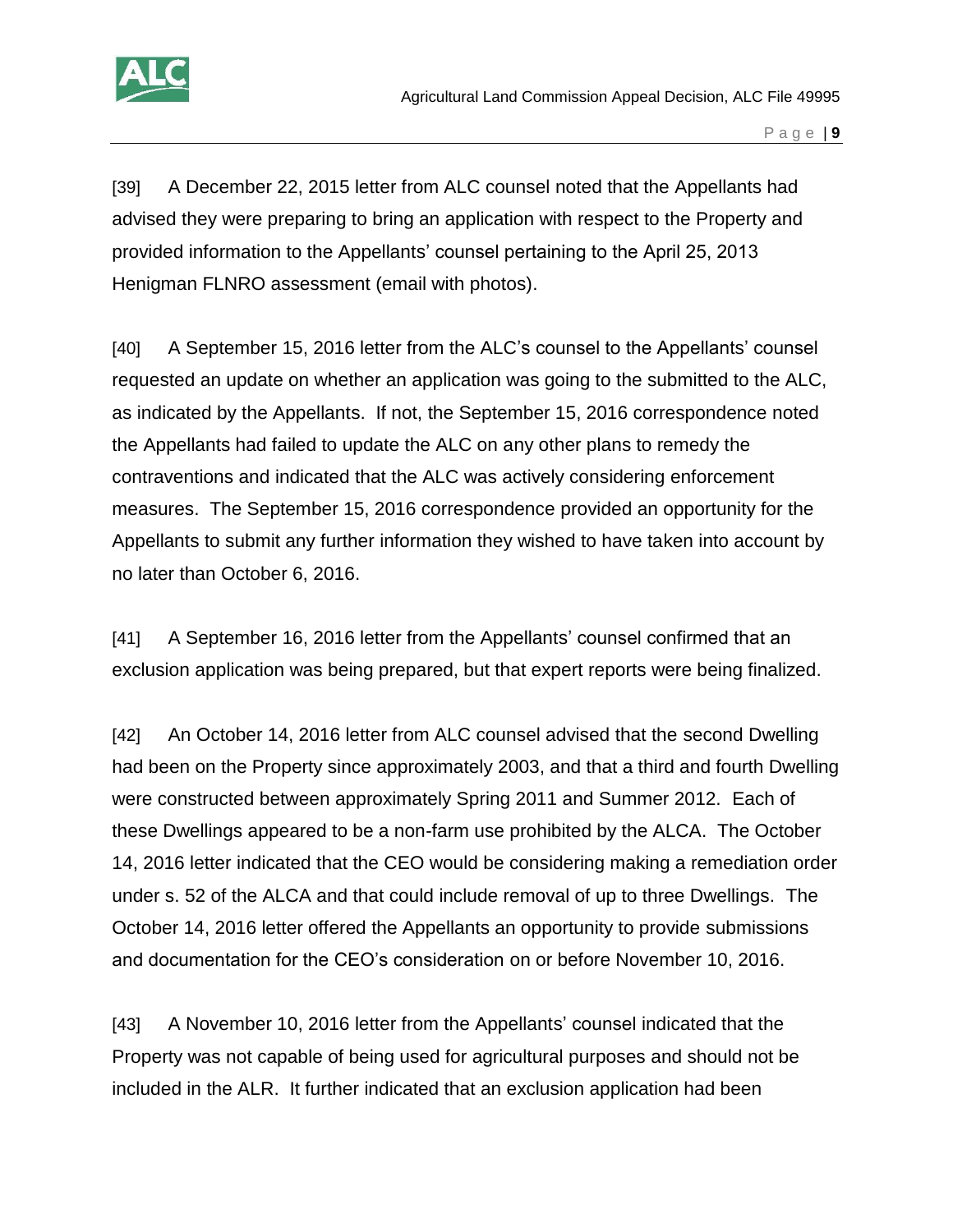

commenced and it enclosed supporting documentation. The November 10, 2016 submission stated that it may be efficient for the ALC's CEO to wait for the ALC decision on the exclusion application before making a Remediation Order. The submission enclosed an August 12, 2016 On Site Report from C & F Resource Consultants indicating, among other things, that the Property is severely constrained for soil bound agricultural production, drainage improvements would be difficult, non-soil bound agricultural uses would be challenged, and the Property is severely restricted in its potential for agricultural use. The submission also enclosed an October 21, 2016 Drainage and Ditching Report prepared by J.E. Anderson and Associates that concluded, among other things, that the Property would be difficult and expensive to drain for agricultural use, there were benefits to downstream properties in maintaining the existing drainage patterns, and there was "no practical or reasonable drainage solution".

[44] A January 19, 2017 inspection report by C&E staff officer Persinovic confirmed that three of the four Dwellings on the Property appeared to be occupied. Photographs of the dwellings were taken.

[45] On the basis of the aforementioned inspections, reports, and correspondence the ALC CEO issued the Feb 17, 2017 Remediation Order which is currently under Appeal requiring the removal of three of the four Dwellings.

# **Subsequent ALC Applications to the Remediation Order**

# **2017 Exclusion Application/2019 Fill Application**

[46] The ALC refused the Martini's exclusion application (55899) for the 2.7 ha Property on September 26, 2017 (Resolution #295/2017) on the grounds that the Property soils (of which 0.8 ha are anthropic – modified by human actions, likely by dwelling/building construction, septic fields, yards and access) are capable of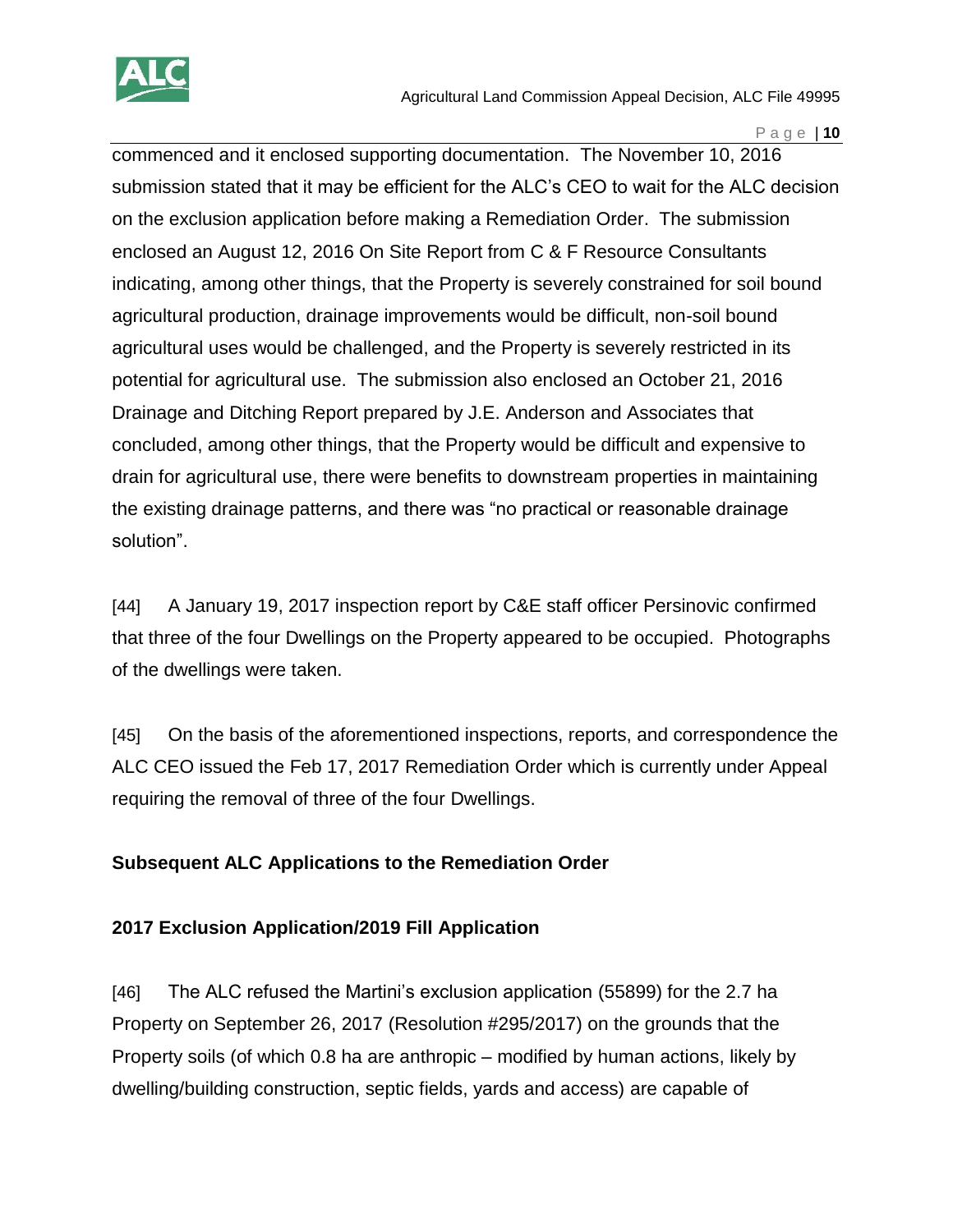

agricultural use with good farming practices and appropriate crops. The decision noted that there were three inhabited Dwellings on the Property, more than permitted by the RDN bylaw (which permits a maximum of two dwellings).

[47] The ALC refused the Martini's ALC Fill application 56987 by Resolution #100/2019 (April 1, 2019) to deposit 30,000 cubic meters of fill on the property to improve the property for farming activities. The ALC was not satisfied the importation of fill would agriculturally benefit the land and explained that the high cost of drainage improvements was not a consideration when making decisions.

[48] The ALC reconsidered Resolution #295/2017 refusing exclusion Application 55899 on December 12, 2019 on the basis of its refusal to permit filling of the Property by Resolution #100/2019 was new information. However, the ALC Island Panel reconfirmed its refusal to exclude the Property from the ALR because the Property had agricultural capability and the high cost of drainage required to improve its agricultural capability from soil based crops was not a consideration in making its decisions.

# **Appellants' May 29, 2020 Submission**

[49] On May 29, 2020, the Appellants' counsel provided a written submission to the Panel. The submission included affidavits from each of the Appellants and provided:

- a chronology of the events occurring on the Property from the construction of the first Dwelling in 1955 to the present, including information about when the additional Dwellings were constructed and for what purpose;
- detailed information concerning the cost of constructing the Dwellings, including debts and demolition costs;
- evidence that only three of the four Dwellings are currently inhabited; and
- submissions summarized below.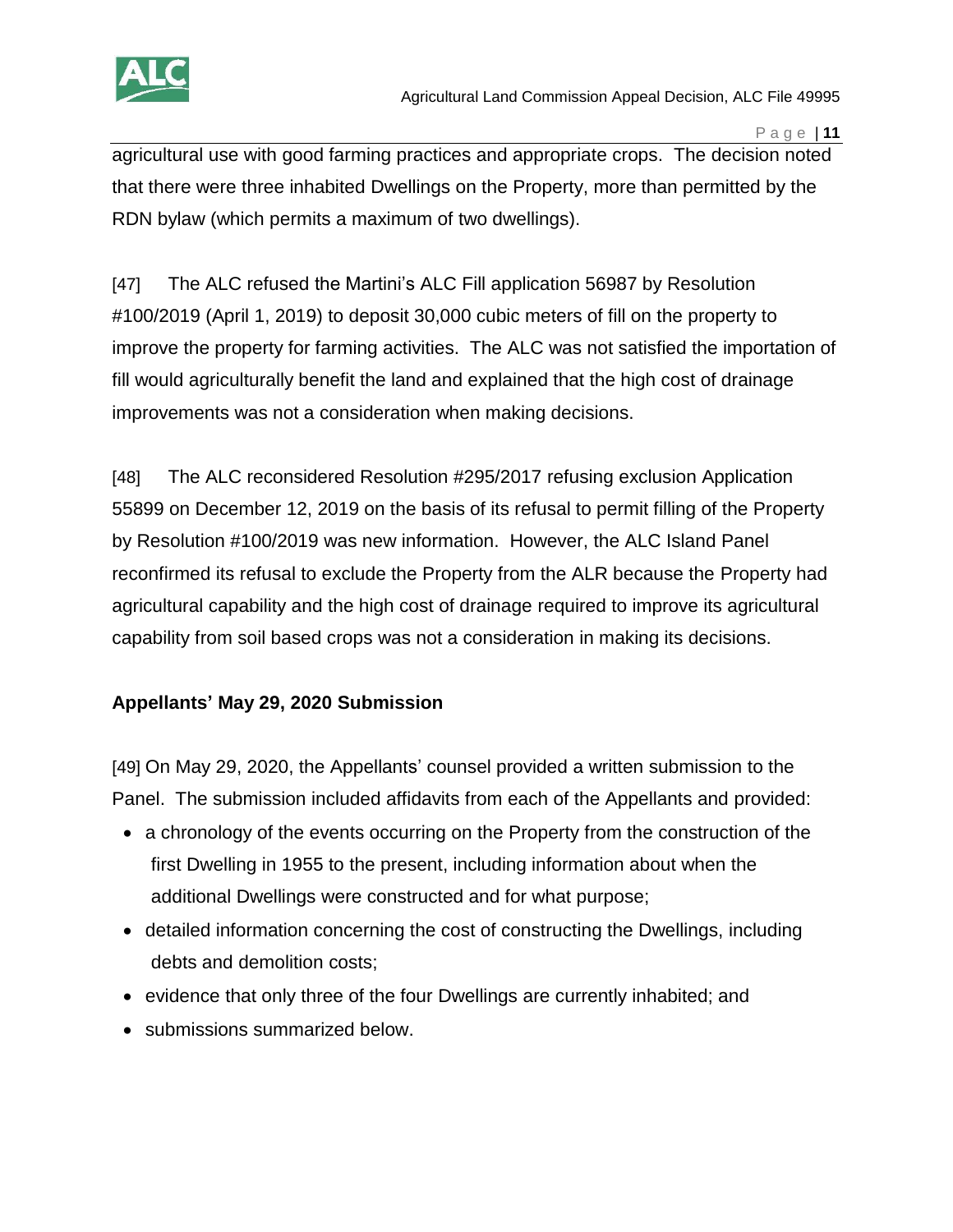

[50] The Appellants' counsel's submissions in support of the orders sought were that the Martinis had made innocent mistakes in ignorance of the law. They argued that there was insufficient evidence that the contravention of the ALCA caused damage to the agricultural land. As well, the Appellants submitted that the Remediation Order was based on irrelevant factors, while not all relevant factors were considered. In particular, the Appellants submitted that the following facts were irrelevant: the history of unsuccessful subdivision application requests for reconsideration and all of the facts about the RDN. Further, the Remediation Order was unfair because the CEO failed to consider facts that the RDN supports the Appellants' applications, failed to provide the Appellants with the April 2013 FLNRO report, and the ALC failed to provide the Appellants an opportunity to be heard in respect of whether they were in breach of the Order to Provide Information. The Appellants submitted that the Remediation Order is contrary to ALC C&E policy, and not necessary, does not further the ALC's purposes, and is unduly harsh and designed to punish the Appellants. Finally the submission indicates that the Order is unclear about which buildings are "residential dwelling houses" and of those which "three of the four" must be removed.

[51] The Appellants' submission seeks that the Remediation Order be reversed and that the Dwellings (which they refer to as Existing Buildings) be retroactively approved subject to the following conditions:

- *Within one and one half years the Martinis will demolish or remove Existing Building 1 save and except that portion of the structure which encloses a swimming pool with ancillary changing room and washroom and remove the demolition debris from the Property*;
- *Existing Building 4 may not be used for any non-farm use except as may be permitted by the Act and Regulation in effect at the time, or for storage of the household good of the Martinis and their immediate family;*
- *Existing Buildings 2, 3 and 4 will remain in their current footprint*;
- *No additional non-farm structures may be placed or constructed on the Property without the consent of the Commission;*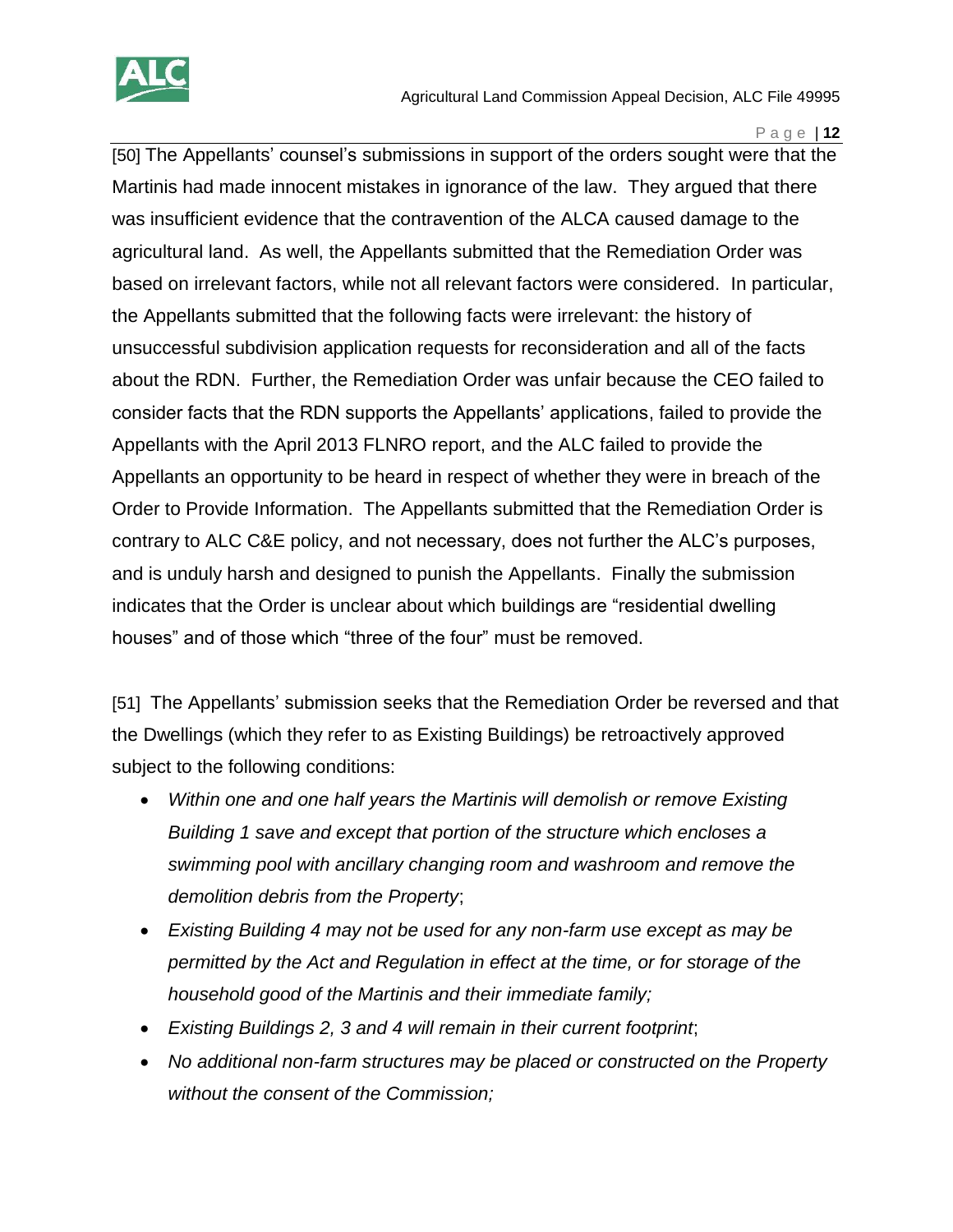

 *In the event that any of Existing Buildings 2, 3 or 4 are completely destroyed, by whatever means, or are considered by the RDN to be so destroyed, such buildings can only be replaced as may be permitted by the Act and Regulation in effect at the time*. *Alternatively, the landowner may make application for nonfarm use to replace such buildings should they be so destroyed.* 

Other alternative options were suggested by the Appellants, such as referring the Order back to the CEO for a less punitive remedial measure; or a suspension of the Order for 4.5 years so that the Appellants may remove the three Dwellings from the Property in an orderly manner.

#### **Respondent's June 12, 2020 Response to the Appellants' Written Submission**

[52] The Respondent provided a June 12, 2020 response to the Appellants' written submission. The Respondent submits that at all relevant times during the ownership of the Property by the Appellants the ALCA prohibited construction of a second, third and fourth Dwelling on the Property. The Respondent submits that ignorance of the ALCA and Regulation does not relieve the Appellants from the consequences of their actions. In respect of the record, the Respondent submits that new evidence from the Appellants should be approached with caution. The Respondent says there is no prejudice arising from late delivery of the Additional Materials because the Appellants have had these materials for years and because the Respondent does not object to the Appellants making further submissions on these materials or seeking an adjournment to address them. The Respondent says both the history of unsuccessful subdivision reconsideration requests were properly considered by the CEO. The Respondent denies knowledge of more recent support by the RDN at the time the Remediation Order was made. The Respondent submits that construction of residential dwellings causes damage to agricultural lands inherently and these impacts do not require evidence. Even if evidence was required, the Respondent says there is relevant evidence of damage on the record. The Respondent submits that the Remediation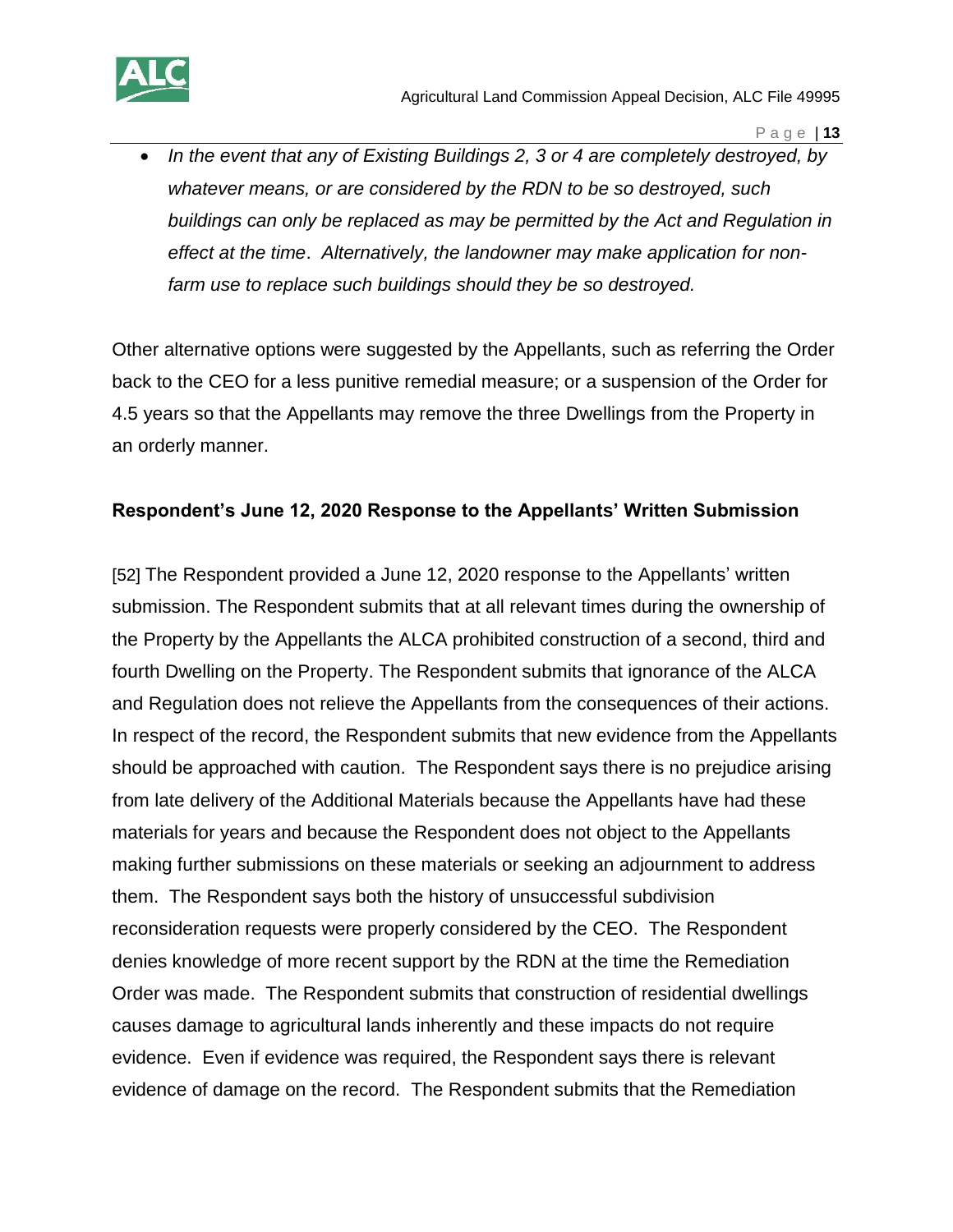

Order is clear. The Remediation Order does not aim to punish but to bring the Property into compliance with the ALCA. To reverse the Remediation Order, the Respondent submits, would incentivize other property owners who were not diligent in their understanding of relevant legislation and reward the Appellants with a benefit of multiple homes and increased property value. The Respondent submits that the retroactive approval sought by the Appellants is beyond the scope of the authority of the Panel as set out in section 55(2) of the ALCA. Finally, the respondent submits that the Remediation Order is consistent with the purposes of the ALCA and asks that the Remediation Order be confirmed. In the alternative, that it only be varied to provide a reasonable period of time to comply.

#### **Appellants' June 22 reply to the Respondent's June 12 Written Submission**

[53] The Appellants' counsel replied in writing on June 22 to the Respondent's June 12 submission. In reply, the Appellants submit that ignorance of the law is a mitigating factor while intention and gain are aggravating factors. The CEO made a punitive order because of a mistaken perception that the Appellants intentionally flouted the rules for personal gain. The Appellants have not benefitted from the additional Dwellings. The new evidence from the Appellants is sufficient evidence of the financial impact of the Remediation Order. The Appellants object to consideration of the Additional Materials, in the alterative, the Appellants make submissions in respect of the Additional Materials. The Appellants submit that evidence of damage to the land is required because many types of buildings are allowed on agricultural land, including dwellings and farm structures. Counsel notes that the C&F Land Resource Consultants Report refers to disturbed land but does not supply evidence of damage caused to agricultural land. The Appellants' counsel argues that amendments to Section 6(2) of the Act on March 12, 2020 cannot be applied to the Appellants as their actions preceded the adoption of the amendments.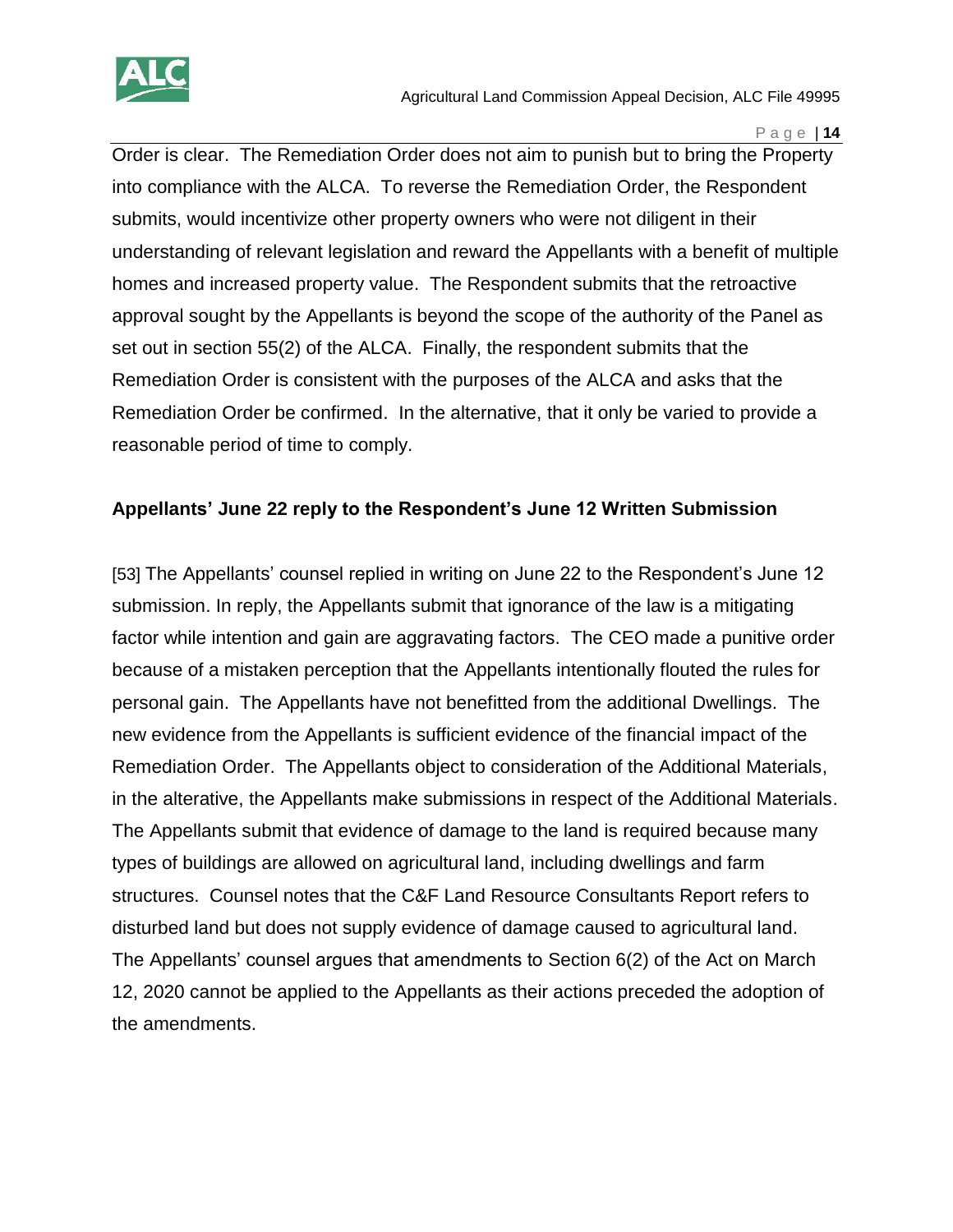

# **Oral Hearing:**

[54] An oral hearing was held on June 23, 2020.

[55] The Appellants' counsel relied upon her written submissions and added that the Appellants were the authors of their own misfortune and placed a misguided reliance on permits from other authorities. For example:

- No local government building permits were required for any of the residences in the RDN.
- The RDN provided addresses to the additional residences without comment.
- The Appellants wrongly assumed that Section 514 (subdivision for a relative) of the *Local Government Act* applied to the Property.

[56] The Appellants' counsel also indicated that houses are temporary structures and that eventually the Property would be brought into compliance as the buildings aged and had to be decommissioned.

[57] The Appellants' counsel emphasized that most of the Property is wetland and unsuited to agriculture.

[58] The Appellants' counsel submitted that the Panel may make any order the CEO could have made at the time of the Remediation Order. The Appellants agree that section 6(2) of the ALCA applies retroactively. The Appellants submit that there is no statutory requirement to make a remediation order in respect of every contravention of the ALCA. It is open to the Panel to vary to Remediation Order to require Existing Building 1 or perhaps Existing Building 1 and 4 to be removed and such a variation is not the same as permitting the other Dwellings to remain.

[59] The Respondent's representative relied upon his written submissions and provided an oral rebuttal to the Appellants' June 22, 2020 written reply submission. The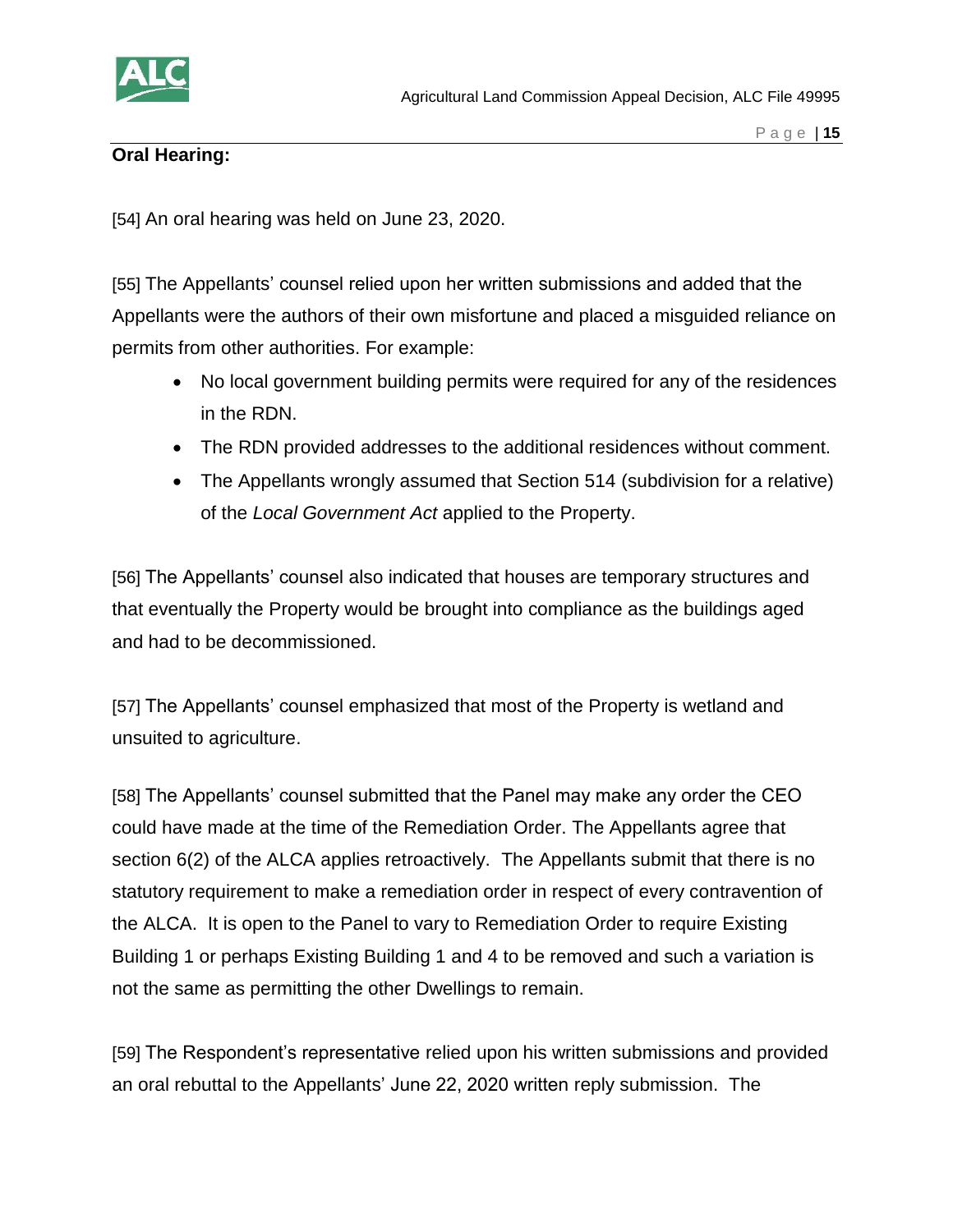

Respondent's representative clarified that the CEO had not imposed a penalty under section 64 of the ALCA. He clarified that the Additional Materials were erroneously omitted from the earlier record provided to Appellants' Counsel on April 23, 2020. His late delivery of the Additional Materials did not give rise to an issue of admissibility and did not give rise to any prejudice to the Appellants. The Respondent's representative submits that all of the information germane to the appeal that was omitted from the April 23, 2020 pre-Remediation Order information package, had been provided to the Appellants throughout the years. The Respondent's representative submits that the 2017 version of the ALCA applied when the Remediation Order was made, but that the ALCA as it stands now applies to this appeal.

[60] The Appellants' counsel submitted that even though no penalty was imposed, the Remediation Order was intended to be punitive. No penalty was imposed because there was a limitation period in effect barring a penalty in this case. In addition the Appellants' counsel submitted that information gaps in the earlier record called into question the Remediation Order's integrity.

[61] The Respondent's representative submitted that the CEO had the option to issue a penalty under Section 54 of the ALCA because the time period ran three years from when the CEO became aware of the infraction.

[62] The Chair of the hearing opened it up to questions from the Appeal Commissioners.

[63] The Chair asked when the Appellants became aware of the problems with the number of Dwellings on the Property. The Appellants' counsel submitted that they were aware of the requirements in 2009 when the subdivision application was submitted before the construction of Dwellings 3 and 4. However, even at this time the Appellants thought Dwellings 3 and 4 would be considered a single dwelling because they were planned to be connected by a breezeway. Their plan was that Dwelling 1 would be demolished.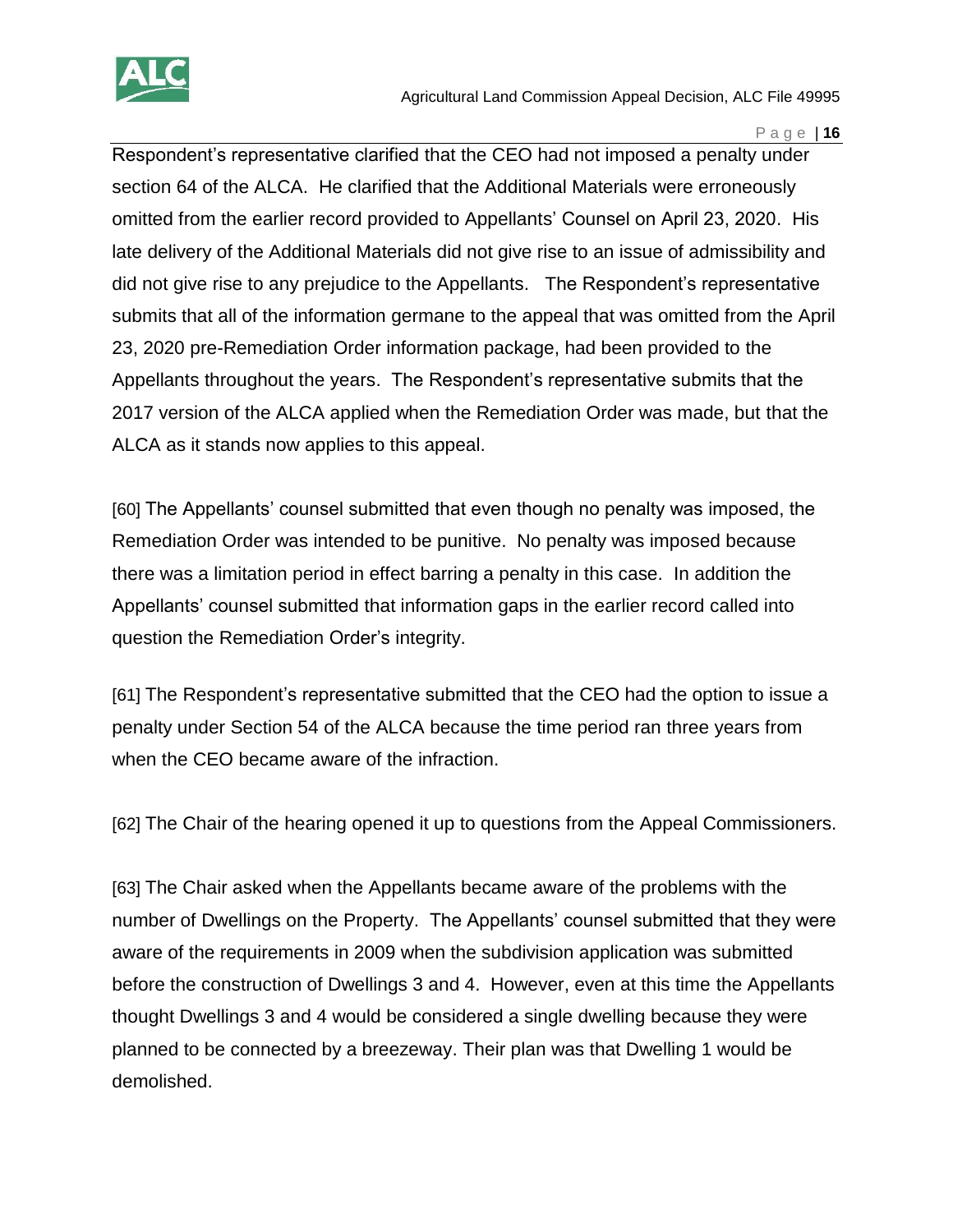

[64] The Chair asked how two Dwellings would be connected given that each of the four Dwellings was located in one of the four corners of the Property. The Appellants submitted they were within a couple hundred feet and Dwellings 3 and 4 could be connected.

[65] Commissioner Zehnder, asked whether there was a benefit to the Appellants in having more Dwellings on the Property in that more families could live on the lot. The Appellants' counsel submitted that there was clearly a benefit in that Dwelling 2 and 3 were occupied and there would be benefits if Dwelling 4 was occupied, but because of the vacant structure there was no benefit.

[66] Commissioner Smith asked when the Martini's were aware of restrictions on the number of dwellings in the ALR. The Appellants indicated that they planned to demolish the original dwelling leaving two dwellings. In 2009, nobody had told them the second dwelling was not permitted. The Appellants' replied that they believed Dwelling 2 was legal, and that Dwelling 3 and 4 was a "single" residence, and that Dwelling 1 would be demolished.

[67] Commissioner Tapp requested clarification as to whether the  $3<sup>rd</sup>$  and  $4<sup>th</sup>$  additional Dwellings were constructed to replace the original Dwelling occupied by the Appellants. The Appellants confirmed that the original Dwelling could not be renovated due to its poor foundation and that their children had agreed to be their caretakers so they could age in place.

[68] The Appellants' counsel submitted that the Appellants' relied on incorrect advice from the surveyor who indicated that two Dwellings connected by a breezeway were deemed to be a single Dwelling.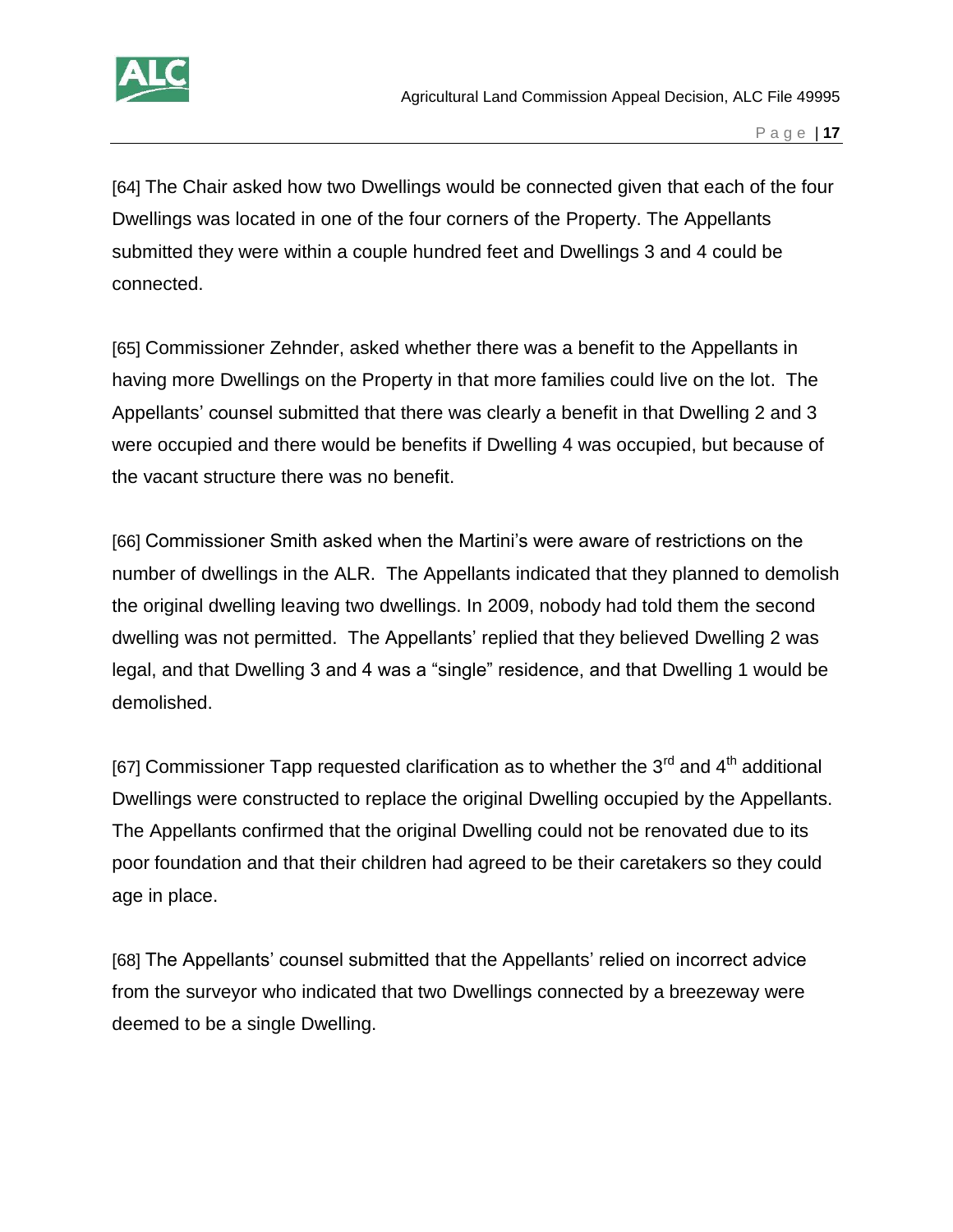

[69] Appellants' counsel requested the recording of the oral hearing upon the issuance of the decision.

#### **Discussion and Findings:**

[70] The Panel has considered all of the information supplied by the Appellants' and the Appellants' counsel, including information provided at the oral hearing.

# **A. The Appeal Record**

[71] Rule 26(a)(b) of the Agricultural Land Commission Rules of Practice and Procedure for Appeals (the "Rules") require the Respondent to deliver to the Appellant and the Commission, the Earlier Record, within a prescribed period of time. Rule 3 provides that the Earlier Record means "the evidence that was before the respondent in making the determination, decision, order or penalty being appealed together with the determination, decision, order or penalty being appealed".

[72] Following receipt of the Earlier Record, Rule 26 requires the appellant to deliver the appellants' written appeal package within a prescribed time.

[73] In this case, the Respondent acknowledges that the Earlier Record that was delivered in the time period set out in the Rules, erroneously omitted some evidence that was before the Respondent in making the Remediation Order. These erroneous omissions were not corrected until after delivery of the Appellants' Written Appeal Package.

[74] Although the Appellants argue that Additional Materials from the Earlier Record were missing, and although the Respondent consented to an adjournment if the Appellants required one to respond to the Additional Materials, no adjournment was sought. No prejudice is caused to the Appellants by the late delivery of the Additional Materials in these circumstances given that all of the materials were provided to the Appellants years earlier and in any event the Appellants were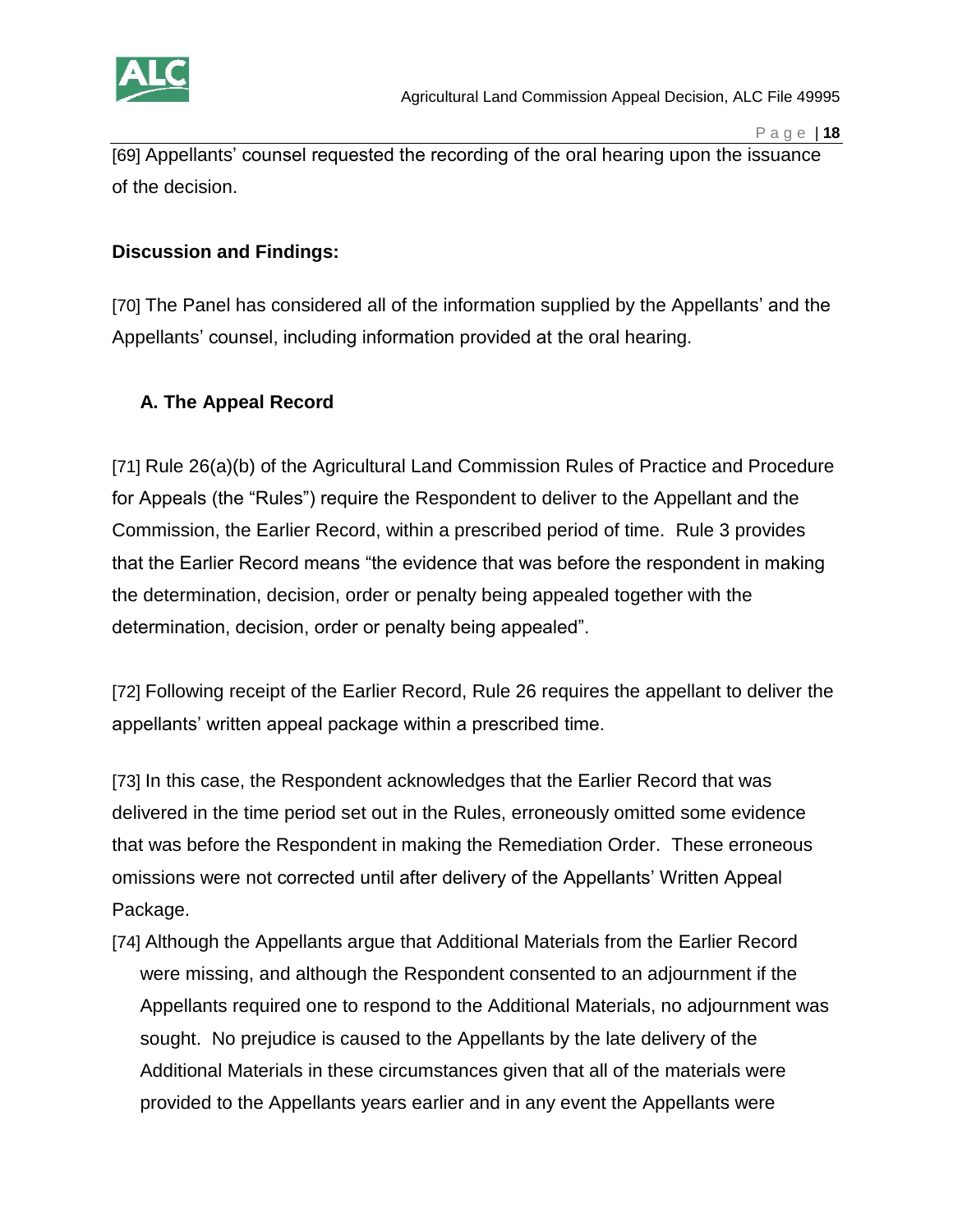

provided an opportunity to seek an adjournment to address these materials prior to the oral hearing. The Appellants declined to seek an adjournment and made reply submissions in respect of the Additional Materials. The Panel rejects that the erroneous omission of the Additional Materials from the Earlier Record casts a shadow on the integrity of the Remediation Order. The impact of refusing to consider the Additional Materials in this case is that it would deprive the parties (and the Panel) of the full record of what was before the Respondent in making the Remediation Order. Consideration of this appeal in the absence of that record is not in the public interest. The Panel finds that the Additional Materials are admissible on this Appeal.

# **B. Section 52 of the ALCA**

[75] The Remediation Order was made under section 52(1)(b) of the ALCA which provides:

*52 (1)If the chief executive officer determines that a person has contravened this Act, the regulations or an order of the commission, the chief executive officer, in accordance with the regulations, may order the person to remedy the contravention by* 

*… (b)repairing or mitigating damage caused to agricultural land by the contravention, including the removal of buildings or structures.*

# **i)The Contravention**

[76] The record supports, and it is not contradicted, that the CEO determined that the Appellants contravened the ALCA.

[77] In making the Remediation Order, the CEO concluded the Appellants had contravened section 20 of the ALCA. As at the date of the Remediation Order, section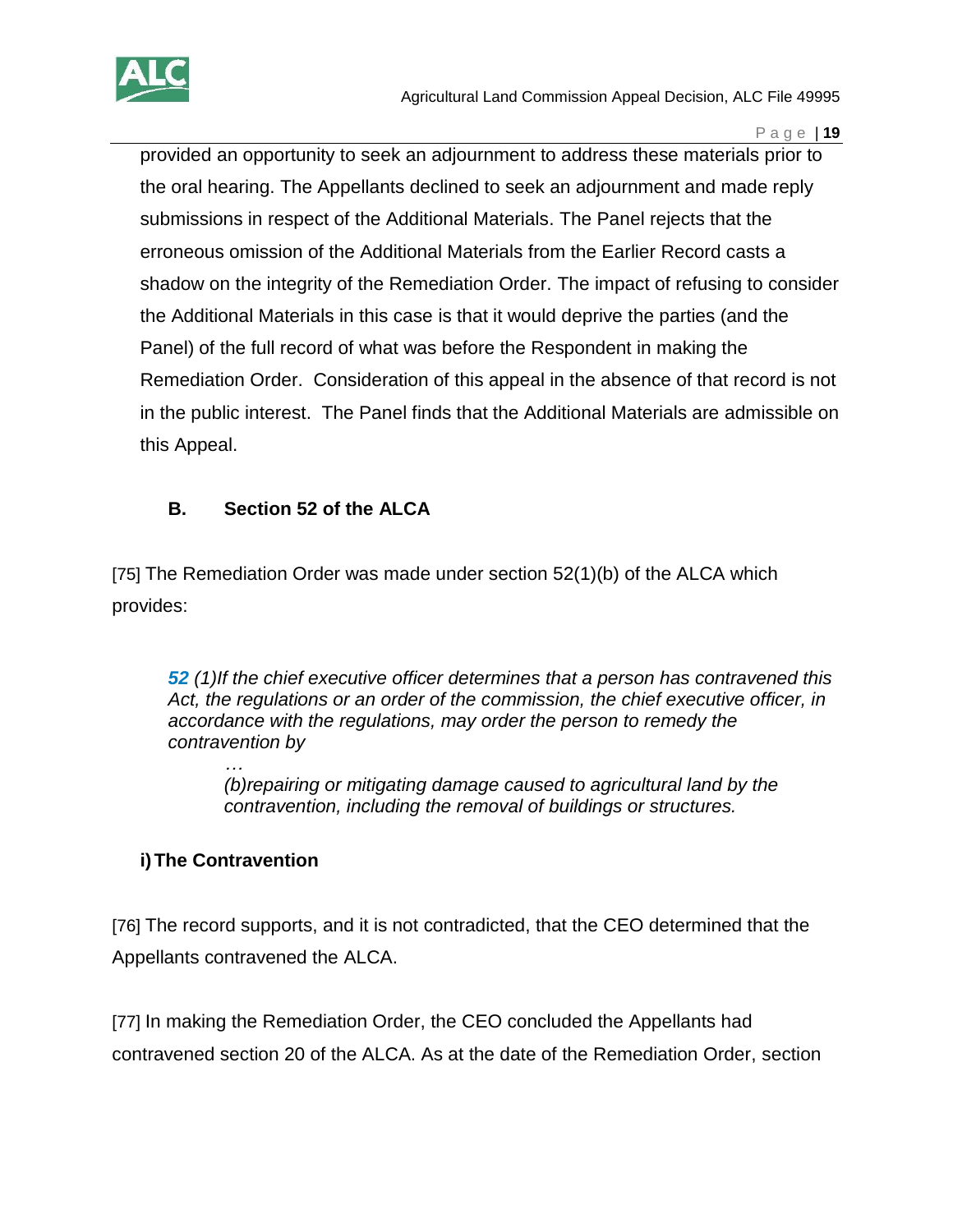

20 of the ALCA provided "*A person must not use agricultural land for a non-farm use unless permitted under this Act.*"

[78] At all relevant times the ALCA and Regulations allowed one residence. In addition, the ALC Regulation in effect permitted the following, non farm uses:

*3(1) The following non-farm uses are permitted in an agricultural land reserve unless otherwise prohibited by a local government bylaw or, for lands located in an agricultural land reserve that are treaty settlement lands, by a law of the applicable treaty first nation government:*

*…*

*(b) for a parcel located in Zone 1*

*i) one secondary suite in an single family dwelling, and ii) either* 

> *A) one manufactured home up to 9 m in width for use by a member of the owner's immediate family, or B) accommodation that is constructed above an existing on the farm that has only a single level.*

[79] Section16 (a) of the ALCA in effect at the time of construction of each of the additional Dwellings provides: *"….any authority may not permit …..a building to be erected on the land except for farm use, or for residences necessary for farm use or as permitted by regulation.*"

[80] No evidence was ever provided to the ALC that during the 2002 to 2015 period the Property had "farm" assessment status or that farming was occurring on the Property of sufficient intensity to require farm labour to reside on-site. In fact the Panel notes that the Appellants have admitted that a non-farm business is located on the Property and provides the primary source of income for the Appellants.

[81] If the Appellants were ignorant of the requirements of the ALCA when any of the additional Dwellings were constructed, such ignorance does not relieve them of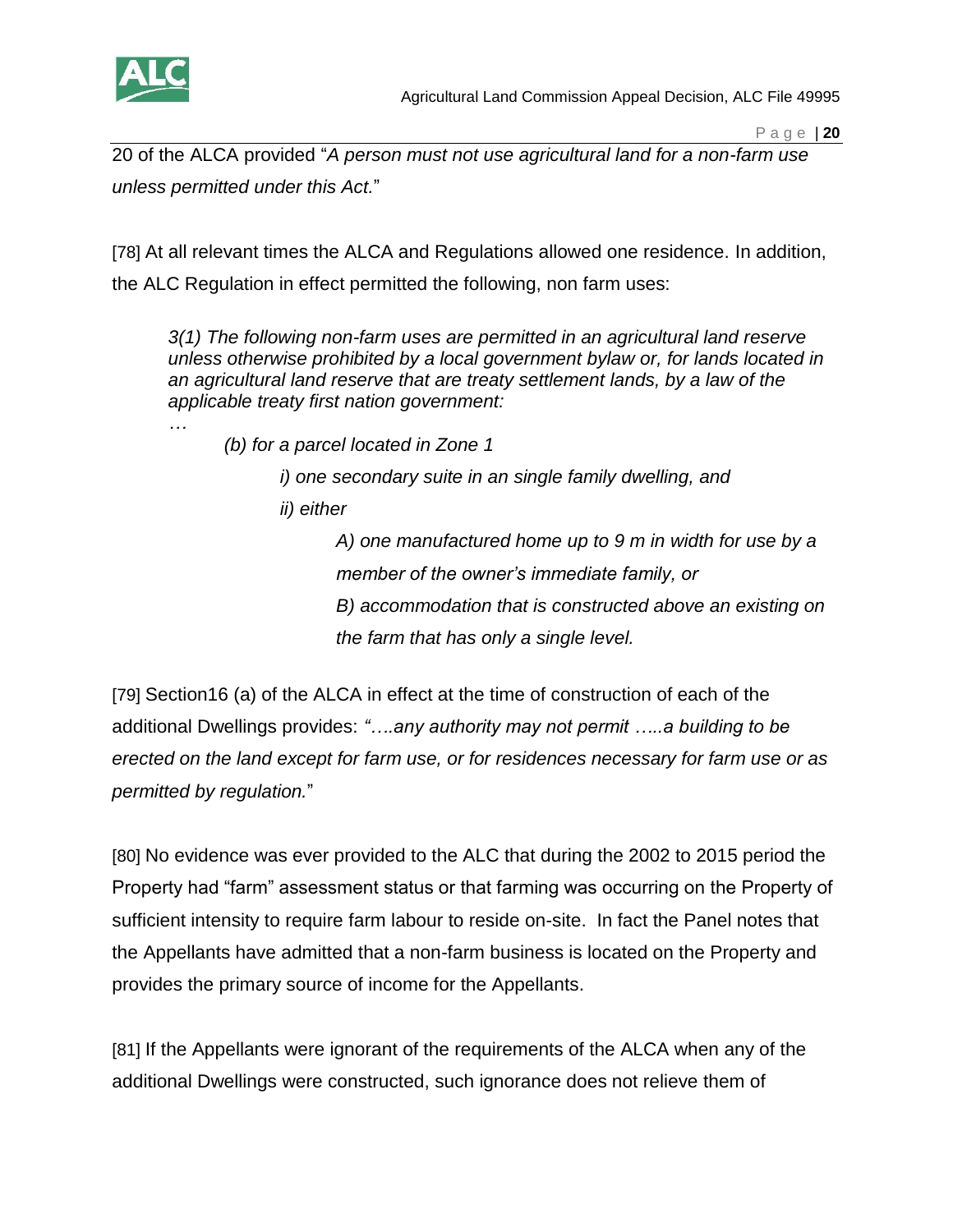

compliance with the ALCA. Nor does reliance on the actions of other government actors negate the ALC's authority under the ALCA. For example, the Panel understands that there were no building permit bylaw requirements for the RDN for the period when the Dwellings were constructed. However, lack of local government oversight or regulation about housing in the ALR does not negate the authority of the ALC under the ALCA.

#### **ii) Damage**

[82] The Appellants' argument that there was insufficient evidence of damage to support the making of the Remediation Order is dismissed by the Panel.

[83] It is the Commissioners' experience that disturbed soils, associated with building construction, septic fields, yards and driveways constitute an impediment to soil-based agriculture and represent a direct loss of land available for agricultural activities. Although farm structures and a single residence are permitted by the ALCA, the three additional Dwellings (and arguably the other structure that houses the Appellants' business, although this issue is not before the Panel), occupy areas of land that have potential to be developed for agricultural purposes. The alienation of these areas for buildings and infrastructure represents an inherent harm to the agricultural resource.

[84] Further, if evidence of damage is required, there is evidence of damage in the record. The C & F Land Resources Report identified ~0.79 ha of the soils on the property as anthropic, which represents 28% of the 2.8 ha Property.

[85] The case authorities cited by the Appellants in their written submission do not suggest that the construction of additional dwellings on ALR land does not damage the agricultural land. In *Walters* the petitioner sought a declaration from the Court about the correct interpretation of the ALC Regulation. The case was determined on the basis that it was not properly brought as a petition and should have been commenced as an action. In *obiter*, the Court held that even if it the proceeding was properly constituted (which it was not), the Court would decline to grant the relief sought because to do so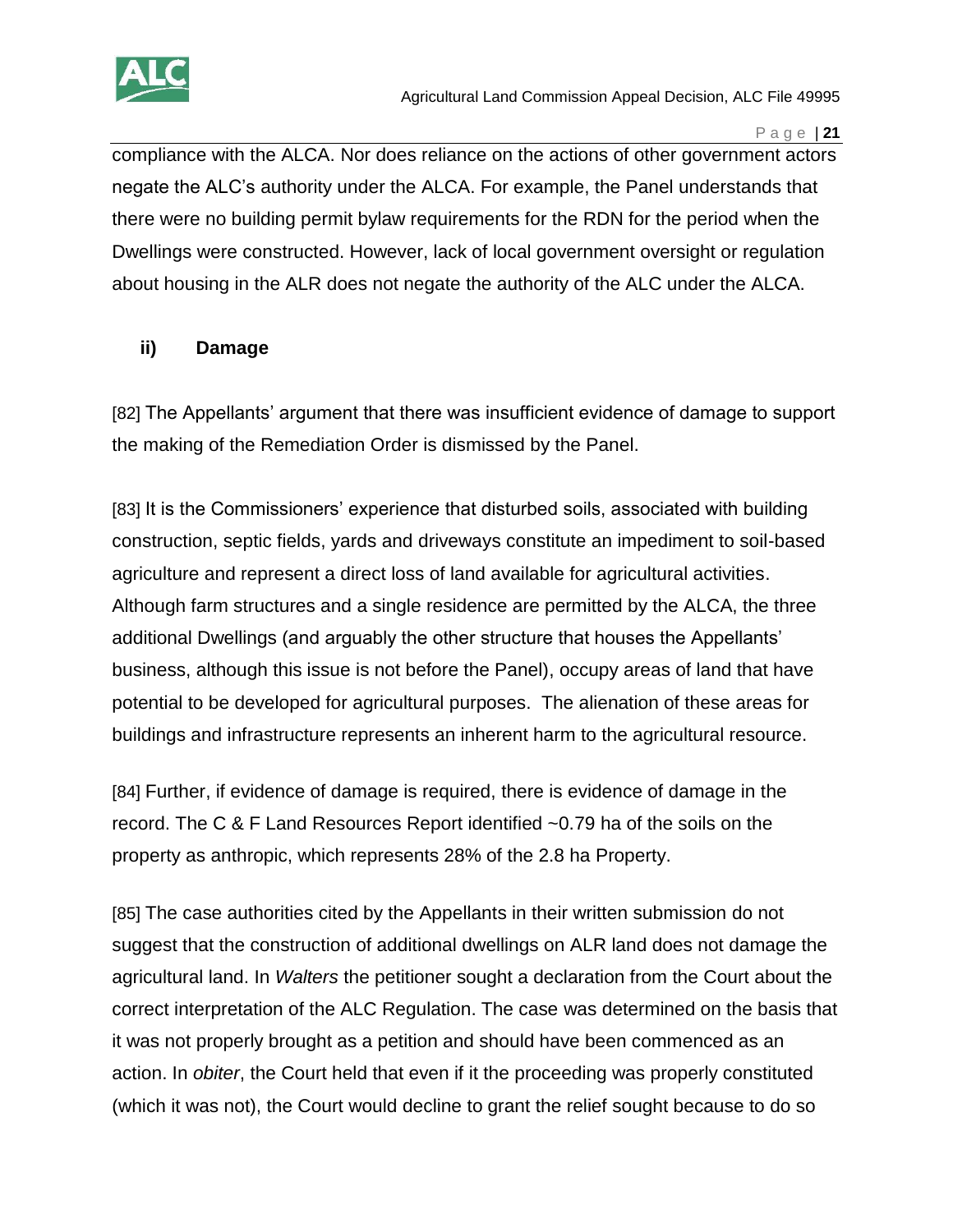

would usurp the jurisdiction of the ALC. The Court did not find, and the Panel does not accept, that damage to agricultural land means permanent damage to the physical capability of the land for agricultural use. Section 52 is premised on the idea that damage can be repaired or mitigated.

[86] Nor does *Henson* support that the ALC should permit reversible damage to ALR resources to persist in contravention of the ALCA. At issue in *Henson* was a judicial review refusing an application to have land excluded from the ALR. The petitioner argued that only land suitable for a *bona fide* farm purpose may be put or kept in the ALR. The Court dismissed the judicial review noting that the land already was placed in the ALR. The Court discussed the process which was followed in assisting regional districts to establish the ALR noting that some non-agricultural land was included where the current use was incompatible with a farm use but the impact was reversible. The case does not consider or suggest that a remediation order may not be granted unless damage to the ALR is permanent.

[87] Finally, in *Somal* a stop work order was issued by the ALC and an application was then made to the ALC to use an existing gravel pad for commercial vehicle storage. The application was dismissed and the removal of the pad was not raised. Again, *Somal* is no authority for the proposition that the ALC should permit reversible damage to ALR resources to persist in contravention of the ALCA.

# **iii) Factors Considered in Order**

[88] The Panel rejects the Appellants' submission that the Remediation Order is based on irrelevant factors, while not all relevant factors were considered.

[89] The Remediation Order references the Appellants' history of unsuccessful subdivision applications and applications for reconsiderations. This history is relevant because it indicates that the Appellants were aware that the ALCA imposed restrictions on their land use. The ALC decision of May 14, 2012 concludes that "[*t]he second*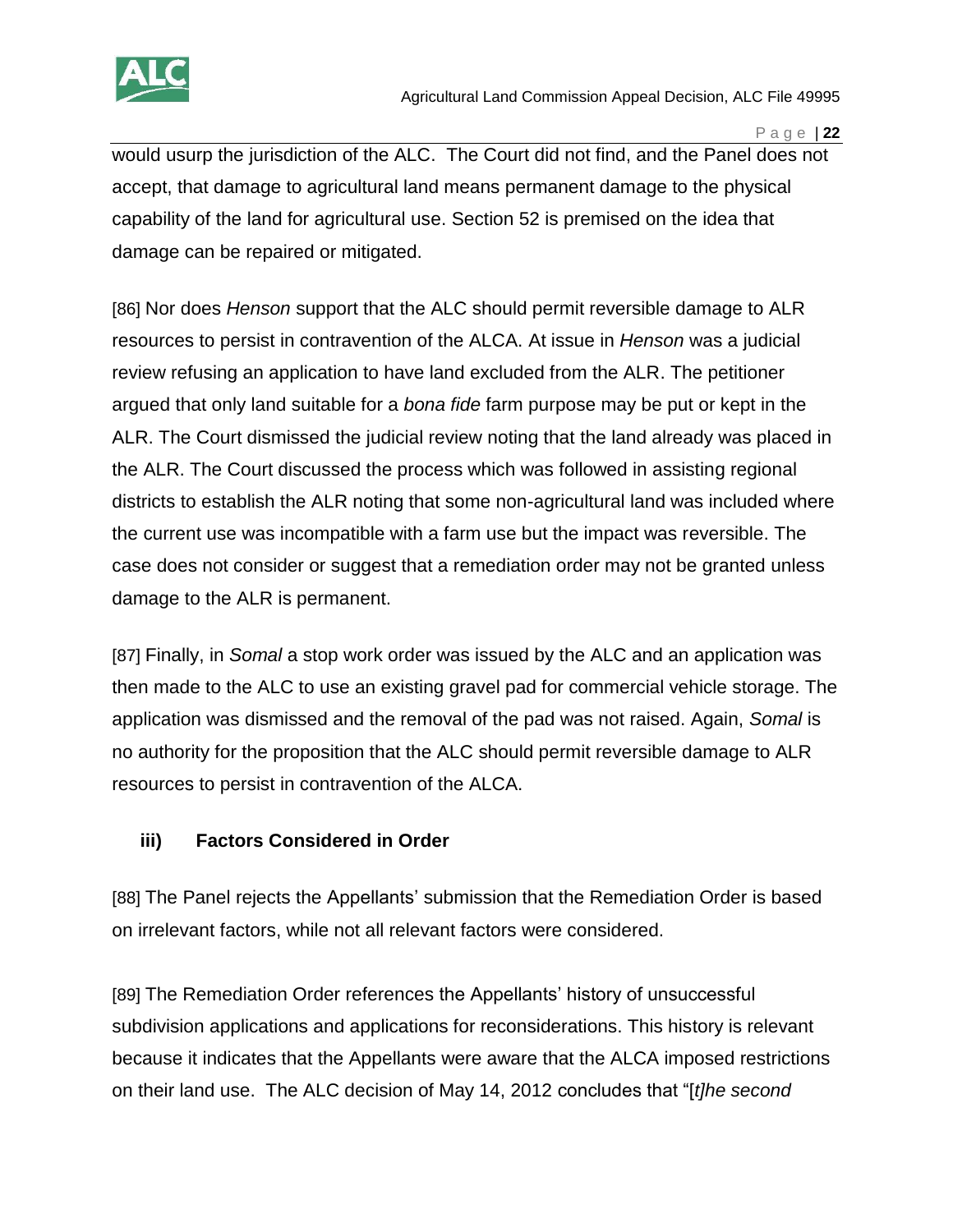

*dwelling was not constructed for farm purposes and required the approval of the Commission as a non-farm use*." After this decision, according to their own submissions, the Appellants continued with construction of the third residential dwelling which was completed in 2014. This continued construction was also in the face of the 2013 Order to Provide Information that noted that the immediate option to bring the Property into compliance with the ALCA would be to remove three of the residential structures and remediate the Property, and contrary to the Appellants' counsel's assurance that the Appellants had ceased all work and operations pertaining to the new structures.

[90] The RDN's enforcement steps are also relevant background. No unfairness arises from the CEO's failure to consider the RDN authorization for the exclusion application to proceed to the ALC. This authorization was not available to the CEO at the time the Remediation Order was made.

[91] The Panel finds that the Remediation Order is designed to bring the Property into compliance with the ALCA, not to punish the Appellants.

[92] The Panel does not accept the Appellants' claim that the February 13, 2014 letter from the ALC signals that staff, let alone the CEO, considered the Martini's to have "pestered" the ALC and evinces a desire to punish the Appellants. The ALC took steps to correct this communication on October 27, 2015 by advising the Appellants that an application from them would be received and considered according to due process. In addition the February 13, 2014 letter was issued after the majority, if not all, of the additional Dwellings were constructed to the current state. The Appellants took the opportunity to submit two subsequent ALC applications: one for exclusion and one for filling.

[93] The Appellants have been provided opportunities to submit multiple applications to the ALC and have had multiple reconsiderations of these applications. Different Panels and Commissioners have adjudicated the applications and reached similar conclusions.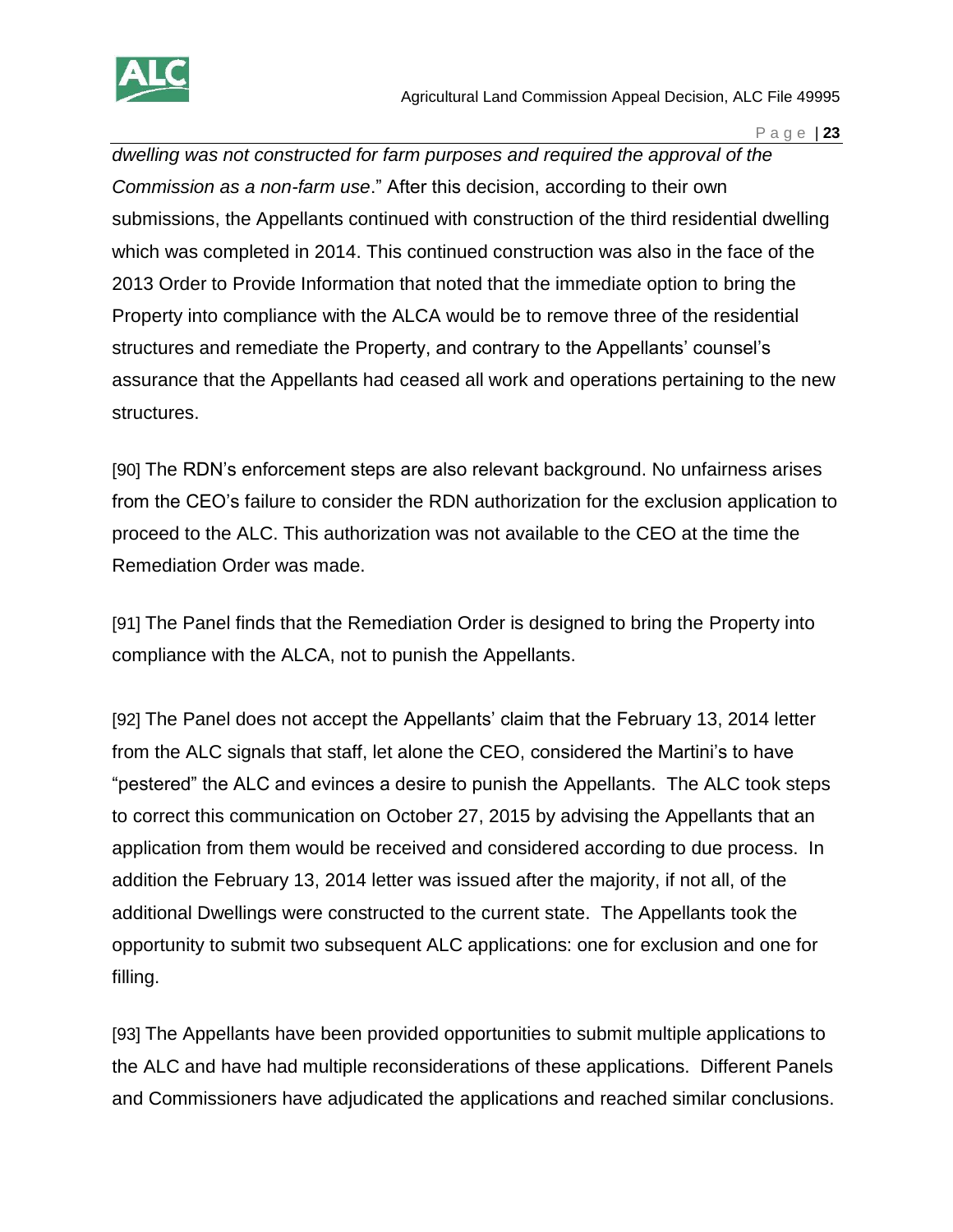

These multiple applications and reconsiderations have led to a lengthy delay in compliance and enforcement actions on the Property, permitting two additional, illegal inhabited Dwellings to be retained for 17 years and 6 years respectively.

[94] The Panel finds that the Appellants were afforded the widest opportunity through multiple post-2015 applications to approach the ALC through legislated application processes to gain authorization for the additional Dwellings.

[95] The breach of the Order to Provide Information was properly considered an aggravating factor in making the Remediation Order. The Order to Provide Information was first made in April 2013. Following receipt of a response from the Appellants on May 17, 2013, the ALC notified the Appellants that the response was incomplete and provided a further opportunity for the Appellants to provide the information required. No further response was received.

[96] The Appellants were provided with additional opportunities to provide information for the CEO's consideration in September and October 2016. The information sought in the Order to Provide Information was never provided.

[97] The Appellants' claim that the Remediation Order is unduly harsh and does nothing to further the purposes of the ALCA because a second dwelling (a manufactured home) for a family member was allowed under the regulations between 2002 – 2015 when the homes were constructed (see above excerpt from the ALC Regulation #171/2002). The Panel agrees that under current ALC regulations a manufactured home 9 meters wide could be placed on the Property as a second dwelling for a family member. However, the Panel notes that the residences are not manufactured homes, and furthermore considers a manufactured home to be significantly different from the current homes due to its smaller size and impermanent nature.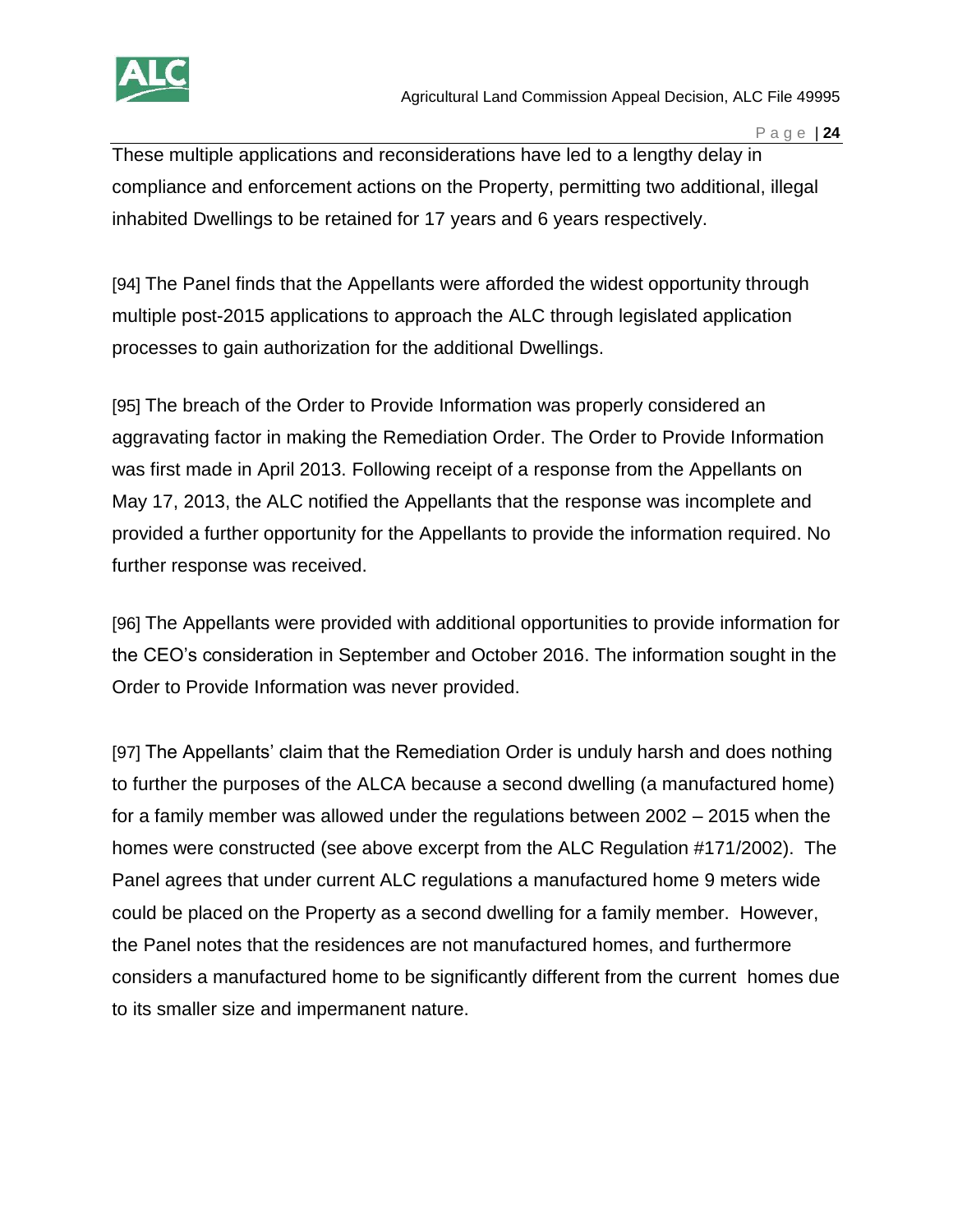

#### **The Order is Clear and Precise**

[98] The Panel considers that the Remediation Order is sufficiently clear and precise. That the Appellants understand which four structures are referred to in the Order is clear from their affidavit materials filed on this appeal that contain multiple references to the Dwellings (as "Existing Buildings") including a sketch plan of their location on the Property.

[99] Nor is the Panel persuaded that the meaning of the term "residential dwelling houses" excludes the fourth Dwelling because it is not occupied and not capable, as currently constructed, of being occupied. The Appellants acknowledge that the fourth Dwelling was constructed to be a living area.

[100] The Order permits the Appellants to determine which of three of the four Dwellings to demolish.

#### **Remedies**

[101] The Panel does not have the power on an appeal under section 55 of the ALCA to revisit the ALC Island Panel decisions either to exclude the Property from the ALR or to permit subdivision, or to retroactively permit additional dwellings.

[102] The Panel is not prepared to send the Remediation Order back to the ALC CEO with instructions. The Remediation Order has been appropriately justified based on the evidence.

[103] The Appellant has argued that that there would be a severe financial burden to removing three of the Dwellings on the Property, citing debts on the existing and unfinished residences, and significant deconstruction and debris removal costs. The Panel appreciated the financial information provided in the Appellants' Written Submission. However, the information is incomplete. The Appellants' provided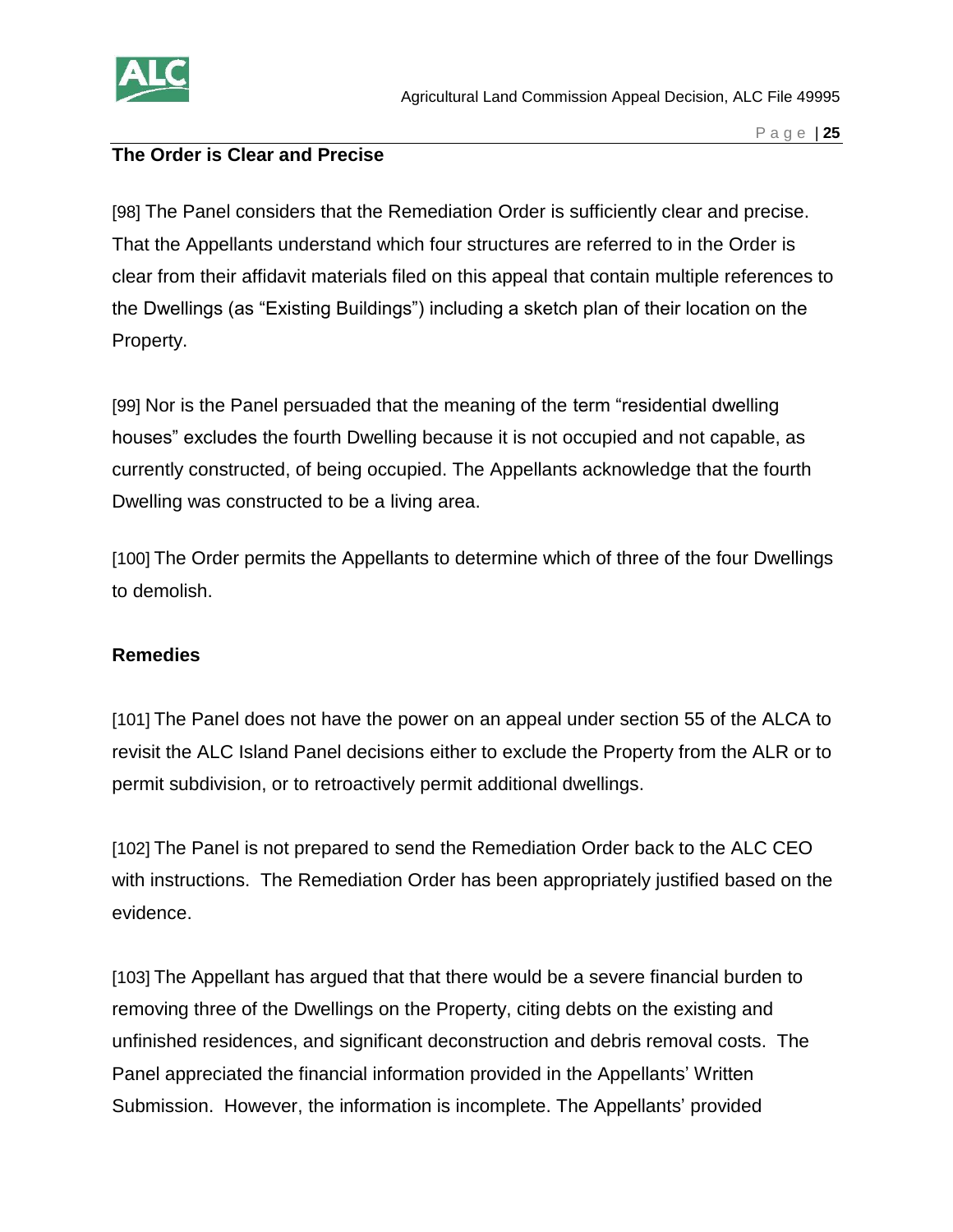

evidence that two of their adult children live on the Property and have agreed to be their caretakers. These two adult children have long benefited from living in the additional Dwellings on the Property. It would appear the individual financial circumstances of the Appellants is not a complete account of the financial resources available.

[104] The Panel finds that the Remediation Order is not excessively harsh, nor is it punitive. It is aimed at bringing the Property into compliance with the ALCA. The cost of complying with the Remediation Order is driven by the large scale of the multiple contraventions of the ALCA.

[105] The Appeal Panel is not persuaded by the Appellants' arguments to set aside the Remediation Order based on the alternate options offered in the "Nature of the Order Sought" portion of the Appellants' Written Submission, or the oral submissions of the Appellants that suggested removal of two of the four Dwelling. The Panel refers the matter back to the CEO with the direction to, amend the timetable for removal of three of the four Dwellings to allow for at least one year from the date of this decision to remove the three Dwellings.

Appeal Panel:

R. arrifind

**Ione Smith Richard Mumford**